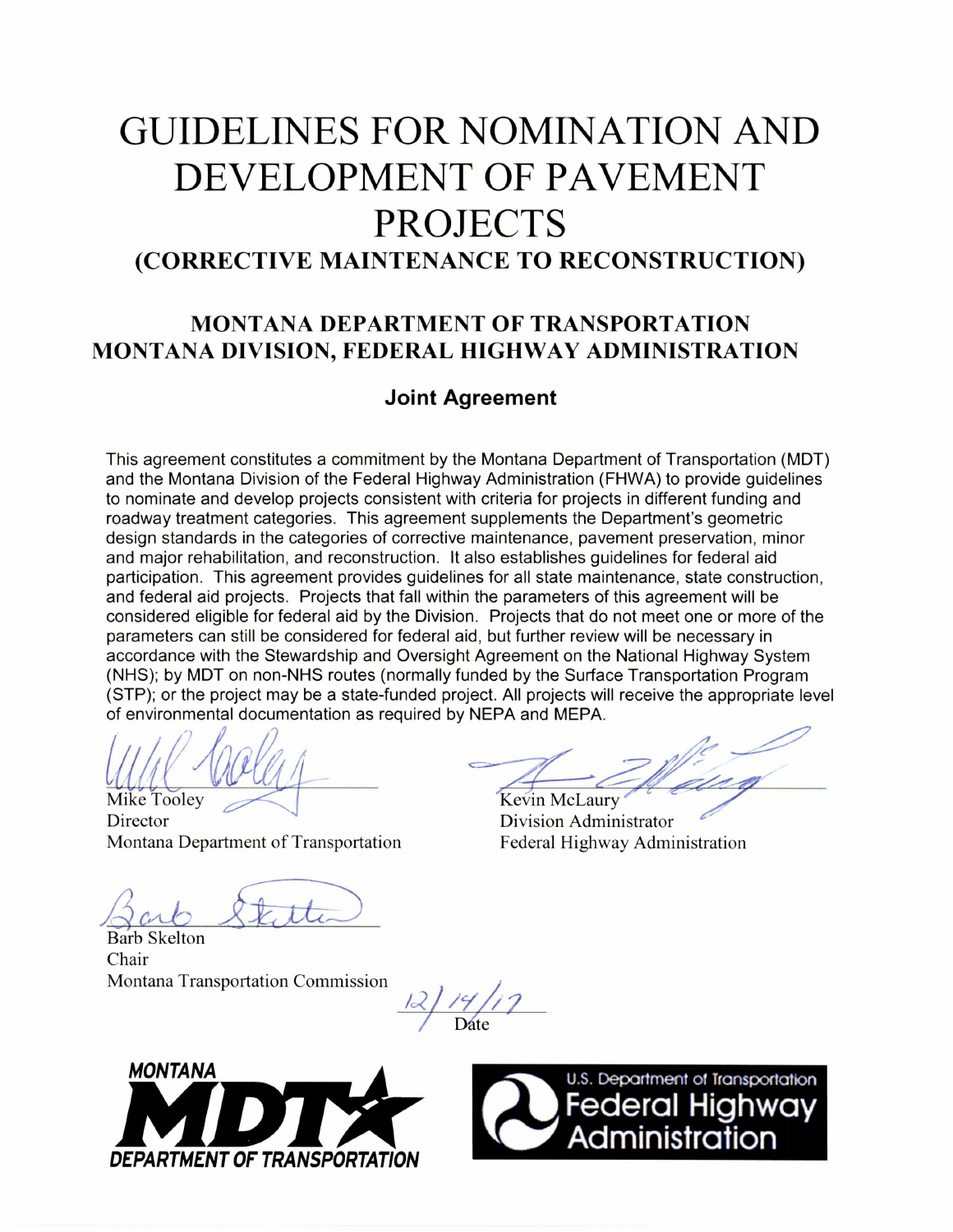## **Acronym Guide**

| Acronym       | <b>Meaning</b>                                                     |
|---------------|--------------------------------------------------------------------|
| <b>AADT</b>   | <b>Annual Average Daily Traffic</b>                                |
| <b>AASHTO</b> | American Association of State Highway and Transportation Officials |
| ADA           | Americans with Disabilities Act                                    |
| <b>BCT</b>    | <b>Breakaway Cable Terminal</b>                                    |
| <b>CCPR</b>   | <b>Cold Central Plant Recycling</b>                                |
| <b>CIR</b>    | Cold-in-Place Recycle                                              |
| <b>DBR</b>    | Dowel Bar Retrofit                                                 |
| <b>DCE</b>    | <b>District Construction Engineer</b>                              |
| <b>EPM</b>    | <b>Engineering Project Manager</b>                                 |
| <b>FHWA</b>   | Federal Highway Administration                                     |
| <b>HIR</b>    | Hot-in-Place Recycle                                               |
| <b>ISD</b>    | <b>Intersection Sight Distance</b>                                 |
| <b>LOSS</b>   | Level of Service of Safety                                         |
| <b>MASH</b>   | Manual for Assessing Safety Hardware                               |
| <b>MDT</b>    | Montana Department of Transportation                               |
| <b>MELT</b>   | <b>Modified Eccentric Loader Terminal</b>                          |
| <b>MEPA</b>   | Montana Environmental Policy Act                                   |
| <b>MUTCD</b>  | <b>Manual on Uniform Traffic Control Devices</b>                   |
| <b>NCHRP</b>  | National Cooperative Highway Research Program                      |
| <b>NEPA</b>   | <b>National Environmental Policy Act</b>                           |
| <b>NHS</b>    | <b>National Highway System</b>                                     |
| <b>OSOW</b>   | Oversize/Overweight                                                |
| <b>PFR</b>    | <b>Preliminary Field Review</b>                                    |
| <b>PROWAG</b> | <b>Public Right of Way Accessibility Guidelines</b>                |
| <b>PvMS</b>   | <b>Pavement Management System</b>                                  |
| QPL           | <b>Qualified Products List</b>                                     |
| <b>RDM</b>    | Road Design Manual                                                 |
| <b>RRR</b>    | Resurfacing, Restoration, or Rehabilitation                        |
| SOW           | Scope of Work                                                      |
| <b>STP</b>    | <b>Surface Transportation Program</b>                              |
| <b>TCP</b>    | <b>Tentative Construction Plan/Program</b>                         |
| ΤI            | <b>Technical Infeasibility</b>                                     |
| US DOT        | United States Department of Transportation                         |

Alternative accessible formats of this document will be provided on request. Persons who need an alternative format should contact the Civil Rights Bureau, Department of Transportation, 2701 Prospect Avenue., PO Box 201001, Helena, MT 59620. Telephone 406-444-9229. Those using a TTY may call 1(800)335-7592 or through the Montana Relay Service at 711.

> Zero (0) copies of this public document were published at an estimated cost of \$00.00 per copy, for a total cost of \$00.00, which includes \$00.00 for printing and \$00.00 for distribution.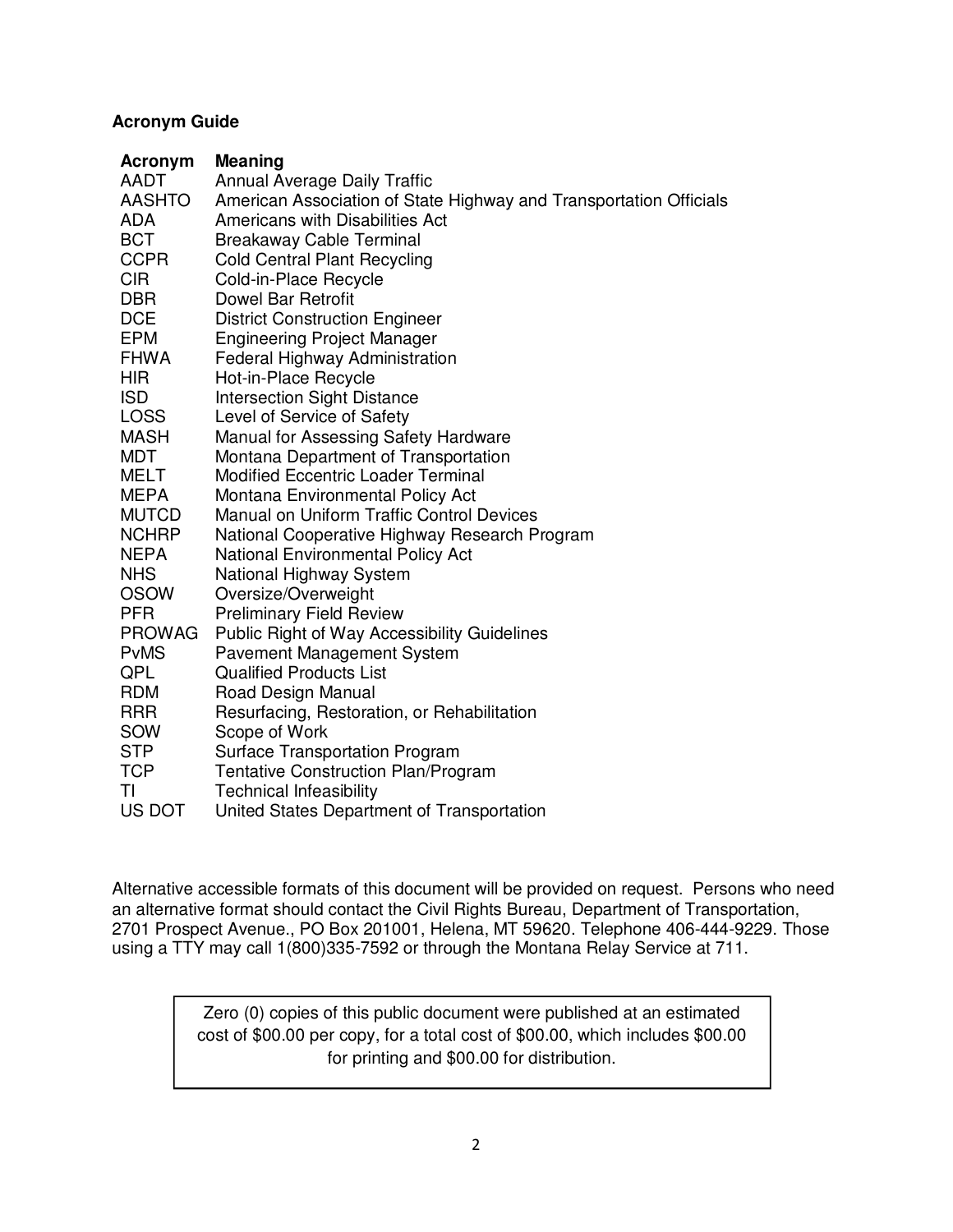#### **Maintenance**

Maintenance describes work that is performed to maintain the condition of the transportation system or to respond to specific conditions or events that restore the highway system to a functional state of operation. Maintenance is a critical component of an asset management plan that is comprised of both corrective maintenance and pavement preservation.

#### **Corrective Maintenance**

Corrective maintenance encompasses work that is performed in reaction to an event, season, or over-all deterioration of the transportation asset. Corrective maintenance work may be reoccurring as necessary until such time as the asset can be otherwise preserved, rehabilitated or reconstructed. Federal-aid funds cannot be used to perform corrective or reactive maintenance. Corrective maintenance is subject to the appropriate NEPA/MEPA process and the ADA Transition Plan. Other guidelines of this Agreement are encouraged but not required for corrective maintenance.

#### **Pavement Preservation**

Pavement preservation is a cost-effective means of extending the useful life of the highway. For MDT, this includes the planned strategy of cost-effective treatments to an existing roadway system and its appurtenances that preserves the system, retards future deterioration, and maintains or improves the functional condition of the system without intentionally increasing the structural capacity. Pavement Management should be consulted to ensure the treatment is appropriate if the project is advanced a year or more ahead of planned letting.

#### **Pavement Preservation plugs**

Pavement preservation projects address observed pavement distress, condition and/or age. These projects have relatively short development time and are typically let to contract within one to two years from conception. Each district identifies potential preservation candidates. Depending on the strategy selected, the age of the pavement will vary, but projects of less than 20 years in age will be considered the most appropriate candidates. Other selections can be submitted but will be considered on a project-by-project basis. The process for nominating Federal aid projects begins with identification of preservation plugs in the TCP **two (2)** years out from the nominating year. It is important Districts do not nominate more than two years out. MDT's Pavement Preservation Program and PvMS Annual Report are set up to recommend projects within two years. Nominating beyond two years has the potential to provide premature treatment when a project is let to contract early. Each District identifies its candidates and contacts the Pavement Management unit to do an office review to determine if a nomination field review is necessary with Pavement Management and the District personnel. Pavement Management will schedule a field review for affected project nominations. After the review(s), Pavement Management confirms the nominations with Project Analysis or the District modifies the nomination from the field review determination and submits to Project Analysis.

#### **Pavement Preservation (Core Program)**

There are circumstances that may justify nomination of additional pavement preservation projects. Projects nominated more than two years out should come from the core program. Pavement nominations beyond two years from the core program may utilized to balance due to redistribution.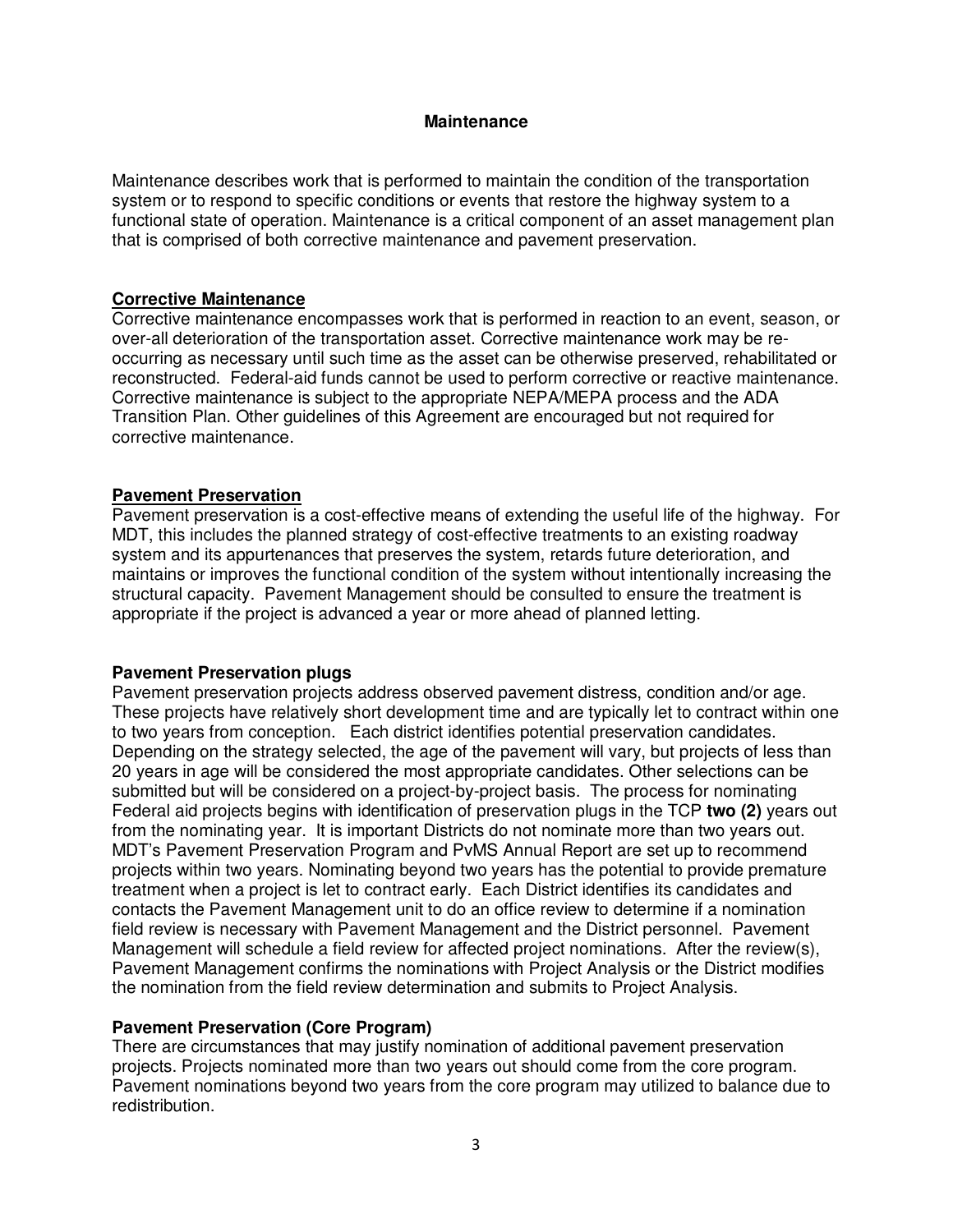There are three levels (Light, Medium and Heavy) of pavement preservation.

#### **Light Pavement Preservation**

Light pavement preservation includes minor pavement treatments that do not change the existing roadway width or add structural capacity. The intent of these projects is to extend the useful life of pavements through scheduled projects. This may include work on roadway surfaces in advance of various levels of observable deterioration. Project scope of work must be a cost-effective means of extending the useful life of the highway to meet Federal-aid funding requirements.

These projects are intended to be designed quickly with minimal plans, since they entail similar work regardless of location. While quantities and minor details may vary, they lend themselves to a simplified design approach. It is anticipated that the time from conception to construction would be within one year.

Light Pavement Preservation projects include:

| Crack seal / joint seal    | **Concrete panel repair/replacement                                  |
|----------------------------|----------------------------------------------------------------------|
| Seal and cover (chip seal) | Diamond grinding                                                     |
| Fog seal                   | Dowel bar retrofit                                                   |
| Sand seal                  | *Bridge deck seal                                                    |
| Scrub seal                 | *Bridge deck seal/high friction treatment                            |
|                            | $*$ can be included if the cost is $\leq 10\%$ of the total estimate |
|                            | ** if $\leq 10\%$ of the total panels                                |

#### **Hazard Mitigation:**

Specific safety analysis is not required. Crash analysis can be requested if there is site evidence or known safety performance concerns. Cost-effective safety countermeasures should be considered if recommended by Safety Engineering analysis or identified by the District.

## **Design Exceptions:**

Design exceptions are not required.

#### **Design Criteria:**

#### **Americans with Disabilities Act:**

ADA improvements are typically not required on crack sealing, seal and covers or other similar light pavement preservation treatment projects. However, they may be included in the project as indicated in the ADA Transition Plan, the Technical Infeasibility Determination (See Appendix A) and if cost effective within the project scope. Coordinate with the Traffic Operations Unit if ADA improvements are being considered at signalized locations.

#### **Pavement Width and Condition:**

Pavement width is not a required consideration. These road segments generally should have been on a scheduled maintenance program from their original construction. These projects should result from an established pavement treatment sequence developed from past performance and MDT experience supported by Pavement Management System (PvMS) data.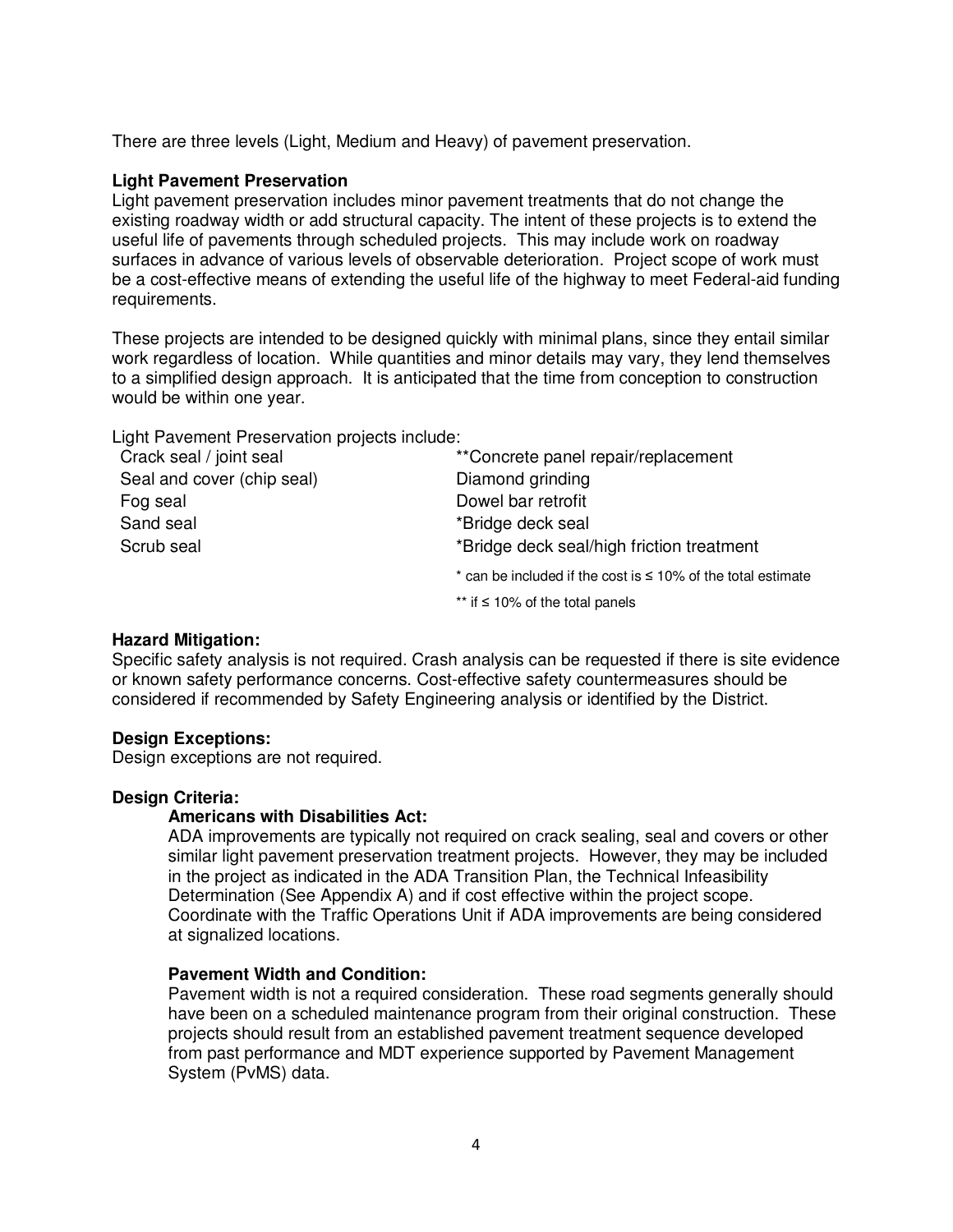#### **Surfacing Design:**

Specific surfacing design recommendations are not necessary for these non-engineered treatments. However, the Surfacing Design Unit should be involved in all surfacing treatment decisions.

#### **Signing and Delineation:**

Replacement of signing is not required but is encouraged per the "Sign Replacement to Maintain Minimum Sign Retroreflectivity & Sign Sheeting Policy" memo dated 10/6/2010. Delineation is one or a combination of devices that regulate, warn or otherwise provide roadway tracking information and guidance (e.g. pavement markings, delineators, lineal delineation, etc.). Consider replacing damaged or worn sign faces and delineation. Replace impacted pavement markings.

#### **Roadside Safety Hardware:**

Upgrade all guardrail end treatments that don't meet NCHRP 350 criteria. (See table 3).

#### **Operational Improvements:**

Not required.

#### **Bridge Considerations:**

Scheduled bridge maintenance commensurate with the level of work will be considered.

#### **Medium and Heavy Pavement Preservation**

Preservation consists of work that is planned and performed to improve or sustain the condition of the transportation facility in a state of good repair. Preservation activities generally do not add capacity or structural value, but do restore the overall condition of the transportation facility. Medium and heavy pavement preservation treatments may impact the surfacing width. The intent of these projects is to extend the useful life of pavements based upon pavement condition, age or observed pavement distress. Projects must be a cost-effective means of extending the useful life of the highway to meet Federal-aid funding requirements.

Since the intent of pavement preservation projects is to preserve the investment in the pavement structure, the project development time should be relatively short. Anticipated letting time for projects is within one to two years from conception.

Medium pavement preservation treatments include:

| Mill Fill $\leq 0.2$ ft (replace in kind) |
|-------------------------------------------|
| HIR $\leq$ 0.2 ft w/chip seal             |
| Leveling course                           |
| Cape Seal (microsurfacing over chip       |
| seal)                                     |

Microsurfacing  $CIR \leq 0.3$  ft w/chip seal White topping

Heavy pavement preservation treatments include:

| Overlay $\leq 0.2$ ft                       | HIR $\leq$ 0.2 ft w/overlay $\leq$ 0.2 ft |
|---------------------------------------------|-------------------------------------------|
| Mill fill + overlay thickness $\leq 0.2$ ft | CIR $\leq$ 0.3 ft w/overlay $\leq$ 0.2 ft |

#### **Hazard Mitigation:**

Although the intent of Pavement Preservation Projects is to optimize the existing investment in the pavement structure, safety still needs to be considered. A Safety Engineering review or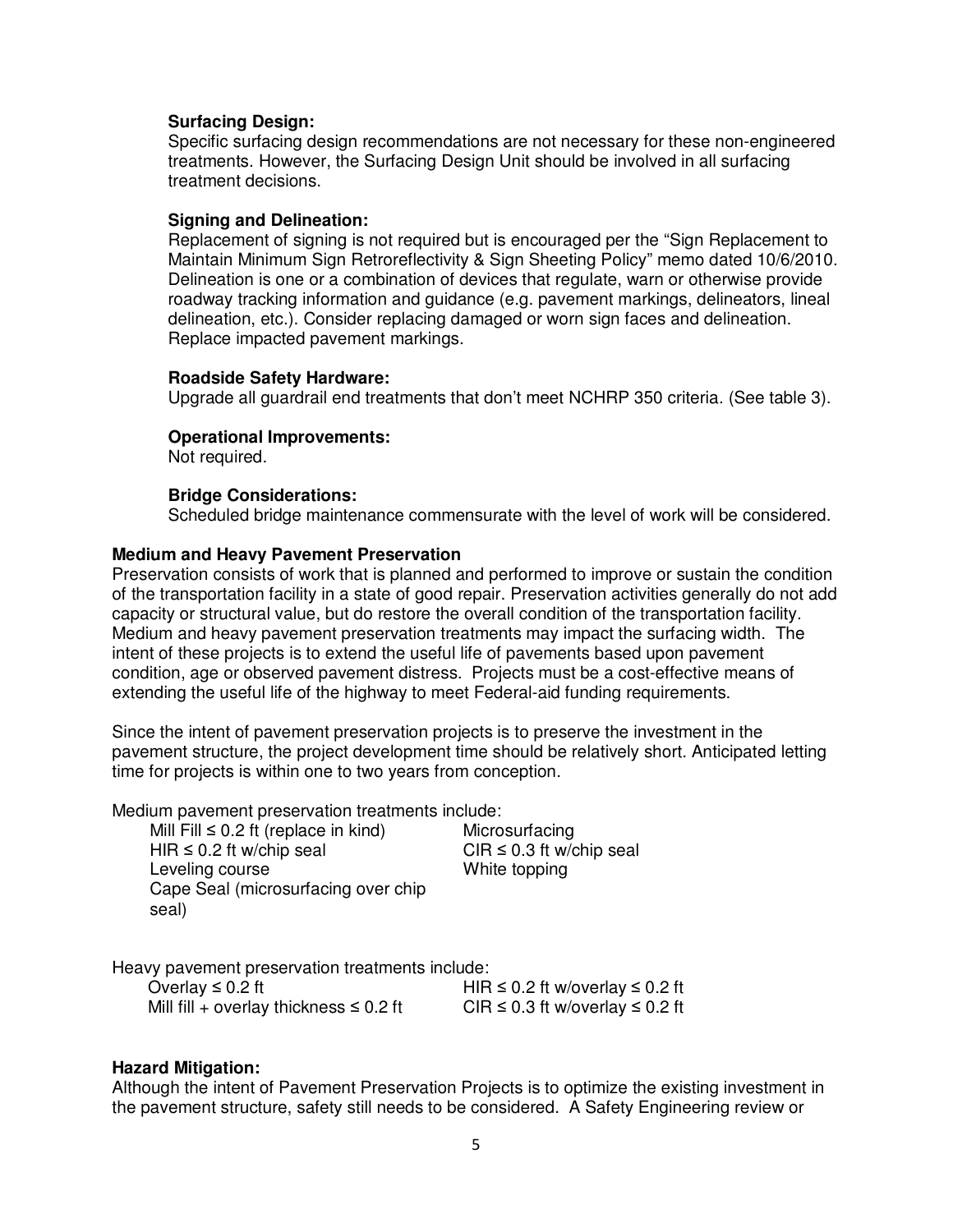crash analysis is required for medium and heavy treatments. Safety Engineering crash analysis recommendations should be included with the project. Crash analysis recommendations that are not included should be documented in the Scope of Work report with supporting justification. Features to mitigate correctable hazards identified by the design team may be included. Consider project scope, schedule, cost-effectiveness and benefit-cost when evaluating hazard mitigation features. Below are some roadway elements to consider for hazard mitigation:

No change in overall surfacing elevation **Overall increase in surfacing elevation** Superelevation rate<sup>1</sup> Superelevation rate<sup>1</sup> Vertical clearance (if used by OSOW vehicles) Vertical clearance Clear zone obstacles<sup>2</sup>

Clear zone obstacles<sup>2</sup> Cross slope Clear zone approach slope flattening Intersection Sight Distance<sup>2</sup>

#### **Design Exceptions:**

Design exceptions are required for the design control elements below if the treatment results in reduced road width or vertical clearance:

Design speed Lane and shoulder width Vertical Clearance

#### **Design Criteria:**

l

## **Americans with Disabilities Act:**

Install or upgrade curb ramps wherever a prepared surface for pedestrian use is altered by the project. Review the current ADA Transition Plan, ADA Technical Infeasibility Determination (See Appendix A) and Local Transportation Plans and evaluate existing and potential pedestrian use to determine ramp locations.

- Coordinate proposed improvements and any necessary exceptions with the external ADA coordinator. Design to PROWAG to the greatest extent feasible.
- Consult with Traffic Operations Units to determine if signal work is appropriate to be coordinated or accommodated.

#### **Pavement Width and Condition:**

Lane and shoulder widths will only be a consideration if the treatment will result in a reduction in width. The following apply only if the treatment will result in a width reduction:

**Interstate** –See MDT Geometric Design Standards for lane and shoulder width standards. The following treatments are in order of preference if the resulting reduced lane or shoulder widths are less than the standard widths;

• Provide the flattest surfacing inslopes steeper than a 6:1 but no steeper than 4:1 that will meet the shoulder width standard. Document the steepened slopes in the SOW report.

<sup>&</sup>lt;sup>1</sup> Not typically included, but can be included if within the normal scope of project and based on a safety recommendation.

 $2$  Not typically included, but can be included if within the normal scope of project work and on the basis of a safety recommendation.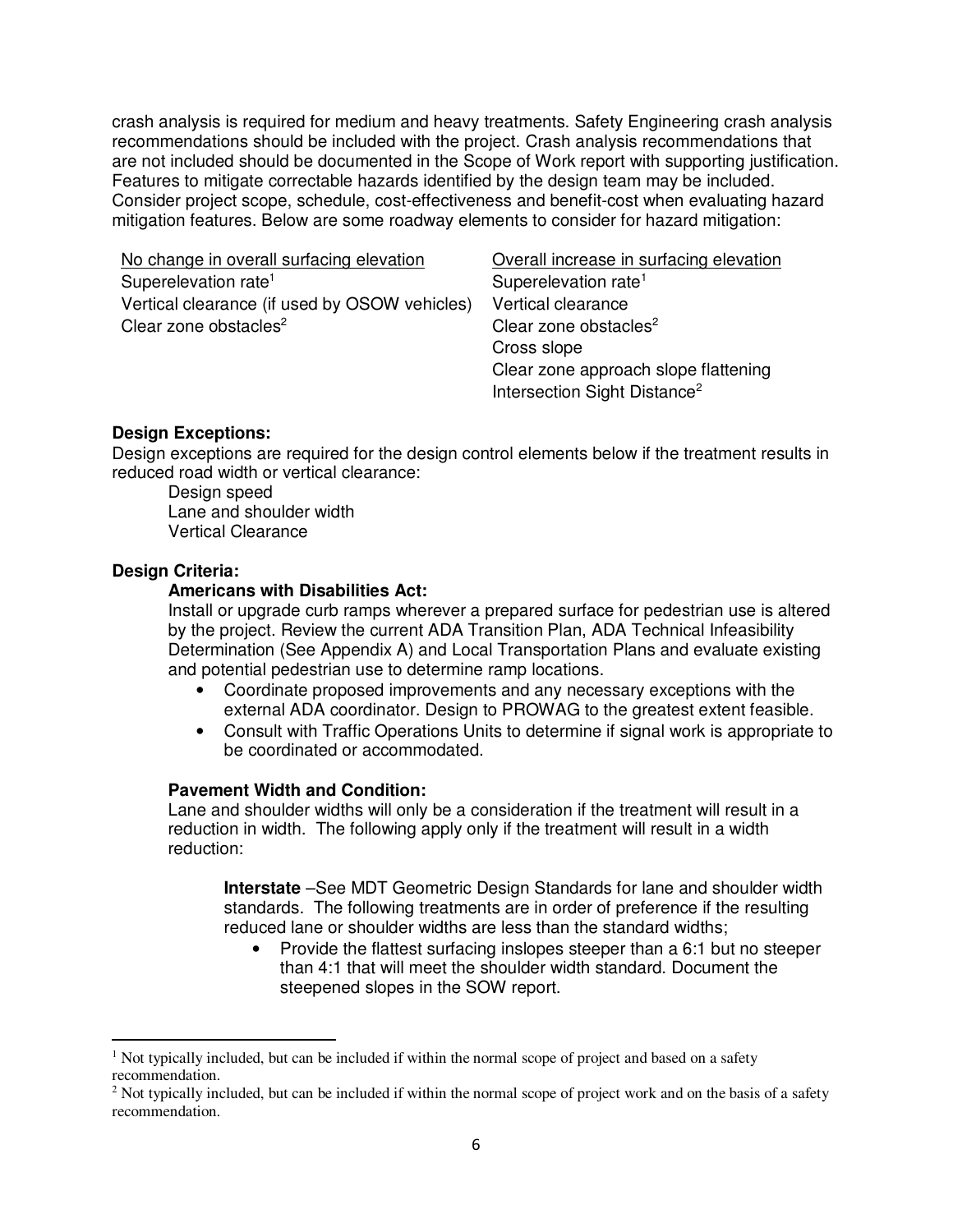• The Roadway Width and Rumble Strip Committee will determine the roadway width if shoulder and lane width standards cannot be achieved using 4:1 or flatter surfacing inslope. Use the short format design exception template to describe and justify the reduced width. This design exception can be included in the SOW or can be a stand-alone approval document.

**NHS and STP (Primary and Secondary)** –See MDT Geometric Design Standards for lane and shoulder width standards. The following treatments are in order of preference if the combined travel lane and shoulder widths will be less than the combined standard lane and shoulder widths:

- Provide the flattest surfacing inslope steeper than 6:1 but no steeper than 4:1 that will meet the combined lane and shoulder width standards. Document the steepened slopes in the SOW report.
- The Roadway Width and Rumble Strip Committee will determine the roadway width if the combined standard lane and shoulder widths cannot be achieved using 4:1 or flatter surfacing inslope. Use the short format design exception template to describe and justify the reduced width.

**Off-system and local roads**- Apply MDT Geometric Design Standards for offsystem and local roads. The preferred treatment is to steepen the surfacing inslopes to 4:1 or flatter if the resulting roadway width will be less than the applicable standard. The Roadway Width and Rumble Strip Committee will determine the roadway width if the standard width cannot be achieved with 4:1 or flatter surfacing inslopes. Document the standards reference being applied, surfacing inslopes steeper than 6:1 and roadway widths less than the standard in the SOW report.

Since these projects should extend the useable pavement life, some type of pavement rehabilitation has likely been completed in the recent past. Depending on the treatment selected, the age of the pavement will vary, but projects of less than 20 years in age will be considered as the most appropriate candidates. Other treatments can be submitted, but will be considered on a project-by-project basis.

#### **Surfacing Design:**

Pavement management analysis should be considered when nominating pavement preservation projects. If the proposed project treatment is the same, or one category different (one up or down) as identified in the treatment list in the PvMS pavement condition report, no further review is necessary.

A more in-depth review and justification is needed if the proposed project treatment moves the treatment from pavement preservation to rehabilitation or vice versa even if it is only one category different from what is recommended by the PvMS pavement condition report. Contact the Pavement Management Unit to discuss additional review and justification. Provide documentation in the SOW report.

On projects that include milling, the total thickness of new plant mix placed, including replacement of milled material should not exceed 0.20 ft. Cold-in-Place Recycle (CIR) and Hot-in-Place Recycle (HIR) with or without an overlay are the exception. A CIR or HIR project may have an overlay not exceeding 0.20 ft and still be considered a pavement preservation project.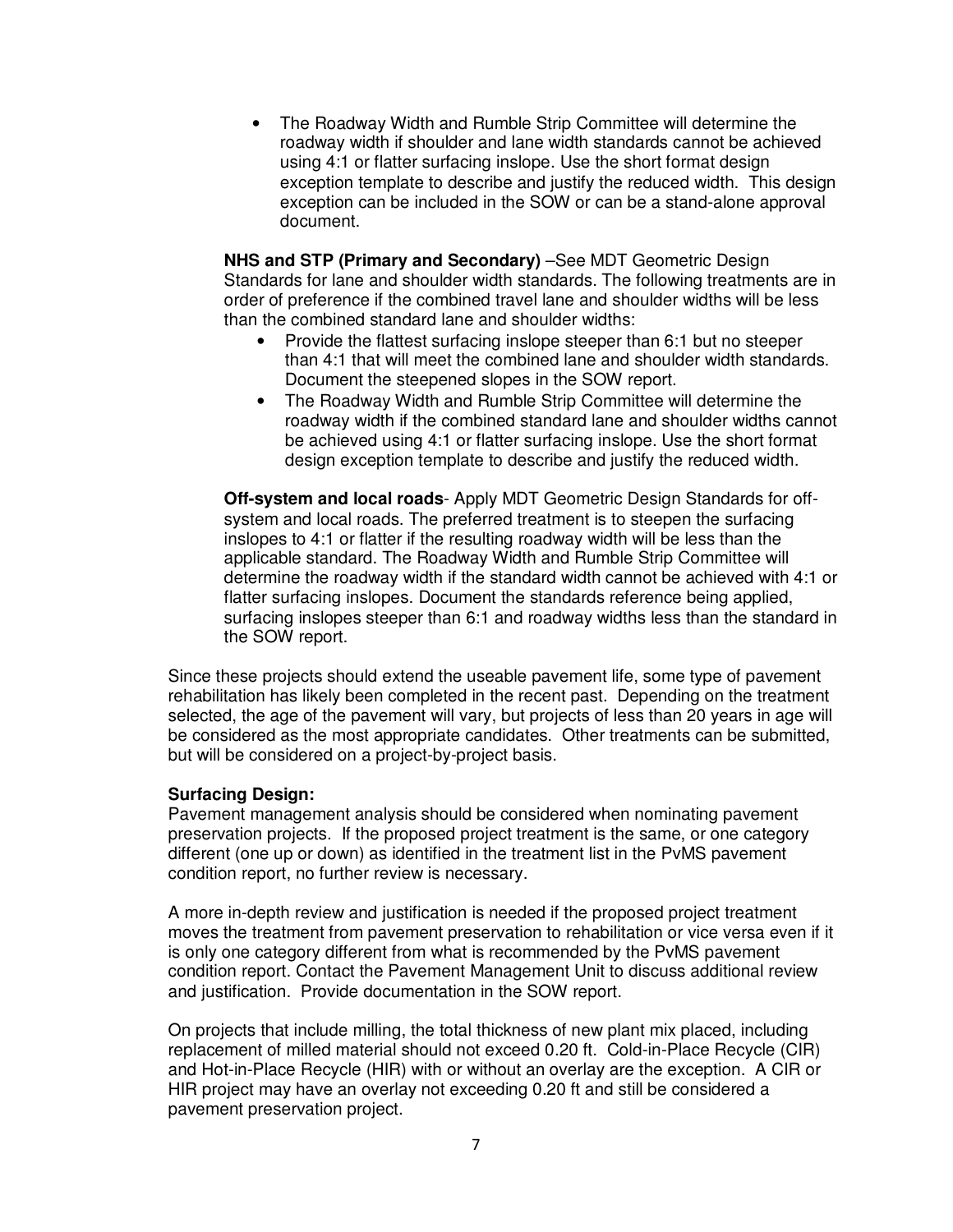Leveling quantities in tons/mile should not exceed 25% of the typical quantity for the planned overlay. Example:

28' wide overlay with 6:1 surfacing inslopes, 0.20' thick requires 2216 tons/mi  $2216 \times 0.25 = 554$  tons/mi, for a maximum leveling course of 555 tons/mi maximum leveling quantity

#### **Signing and Delineation:**

Replace signing per the "Sign Replacement to Maintain Minimum Sign Retroreflectivity & Sign Sheeting Policy" memo dated 10/6/2010. Delineation is one or a combination of devices that regulate, warn or otherwise provide roadway tracking information and guidance (e.g. pavement markings, delineators, lineal delineation, etc.). Replace damaged or worn sign faces. Replace delineation.

#### **Roadside Safety Hardware:**

Consider upgrading roadside safety hardware to successfully tested MASH hardware per MDT "Roadside Safety Hardware Upgrades Policy" number POL 5.03.002 when safety analysis identifies addressable crash trends or if identified by the District as needed. Approved MASH devices may not be available to accommodate all circumstances. Provide MASH devices from the MDT QPL list and MDT Detailed Drawings or per a Public Interest Finding. Upgrade non-NCHRP 350 systems as shown in Table 3 per POL 5.03.002. Consider addressing low barrier on medium pavement preservation treatment projects. Correct low barrier on heavy pavement preservation treatment projects. Consider replacement of bridge rail, approach sections and longitudinal barrier based on the condition. Guardrail warrants are not required for pavement preservation projects.

#### **Operational Improvements:**

Not required

#### **Bridge Considerations:**

Scheduled bridge maintenance commensurate with the level of work will be considered. Bridge Design Loading Structural Capacity must be evaluated when a structure is overlaid. Obtain a design exception, if necessary, through the Bridge Engineer.

Consider addressing non-350 bridge rail per the "Roadside Safety Hardware Upgrades Policy".

#### **Rehabilitation**

Rehabilitation is a strategy to extend the useful life of a highway through pavement structure improvement, safety enhancement, and operational improvements, without necessarily improving geometrics. On a statewide basis, it is not cost effective to reconstruct all facilities with deteriorating pavements to current standards. Engineering judgment is applied on individual rehabilitation projects to achieve appropriate levels of safety and operational characteristics, given the existing conditions and constraints. Reconstruction work is < 25% of the project length. Rehabilitation is considered in two categories: Minor and Major. These are shown in the attached matrix and described below.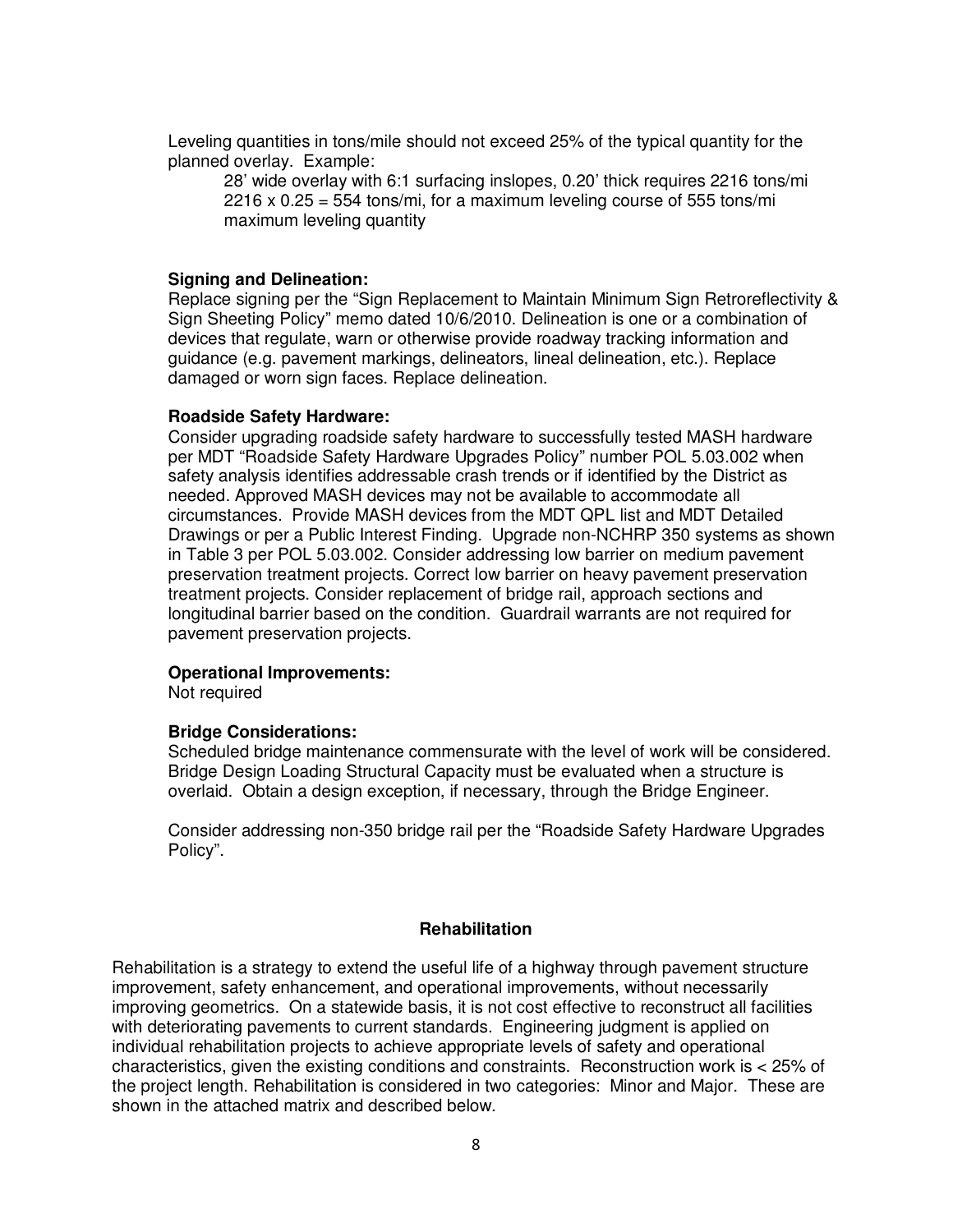#### **Minor Rehabilitation**

Minor rehabilitation improves pavement structure without exposing the base gravel. The intent of these projects is to rehabilitate the existing pavement surface through an engineered approach that considers the observed pavement distress and in-place materials. Milling operations will be  $< 0.30$  ft. without exposing base gravel. Slope work and other features are usually accomplished within the existing right-of-way.

Appropriate soil survey work, subsurface analysis, traffic data and crash data must be collected. The preliminary surfacing recommendation using a minimum design life of 10 years will be used. The data collection and engineering required to determine the level of rehabilitation should take six to nine months. Additional development time for a minor rehabilitation should be one and one half to two years, given the possible inclusion of other features.

Minor rehab treatments include:

 $0.2$  ft  $\le$  overlay  $\le$  0.3 ft CIR  $<$  0.4 ft w/overlay  $\le$  0.3 ft

0.2 ft ≤ mill fill + overlay ≤ 0.3 ft CCPR ≤ 0.3 ft and overlay ≤ 0.3 ft

Complete concrete treatment: DBR, Diamond Grind, Joint Seal, slab replacement, bituminous overlay

## **Hazard Mitigation:**

A Safety Engineering review or crash analysis is required. Cost-effective hazard mitigation treatments identified in the crash analysis and safety recommendations should be included. Crash analysis recommendations that are not included should be documented in the Scope of Work report with supporting justification. Features to mitigate correctable hazards identified by the design team may be included. Consider project scope, schedule, cost-effectiveness and benefit-cost when evaluating hazard mitigation features. Below are some roadway elements to consider for hazard mitigation.

Lane and shoulder widths Cross slope Side slopes (when design changes necessitate modifications) Horizontal alignment elements (radii, spirals, stopping sight distance) Superelevation rates<sup>3</sup> Vertical alignment elements (stopping sight distance and maximum grade) Vertical clearance Roadside clear zone obstacles to be removed, relocated, or shielded<sup>4</sup> Roadside clear zone approach slope flattening Mailbox turnouts Intersection sight distance<sup>3</sup>

## **Design Exceptions:**

 $\overline{a}$ 

Design exceptions are required for: Design speed Lane and shoulder widths

<sup>&</sup>lt;sup>3</sup> Not typically included, but can be included if within the normal scope of project work and on the basis of a safety recommendation.

<sup>&</sup>lt;sup>4</sup> Consider the removal, relocation or shielding of obstacles within the clear zone. The decision to address these issues will depend on the degree of severity of the problem, accident clusters or trends identified by Safety Engineering, cost effectiveness of treatment, the scope and time constraints of the project, and available funding.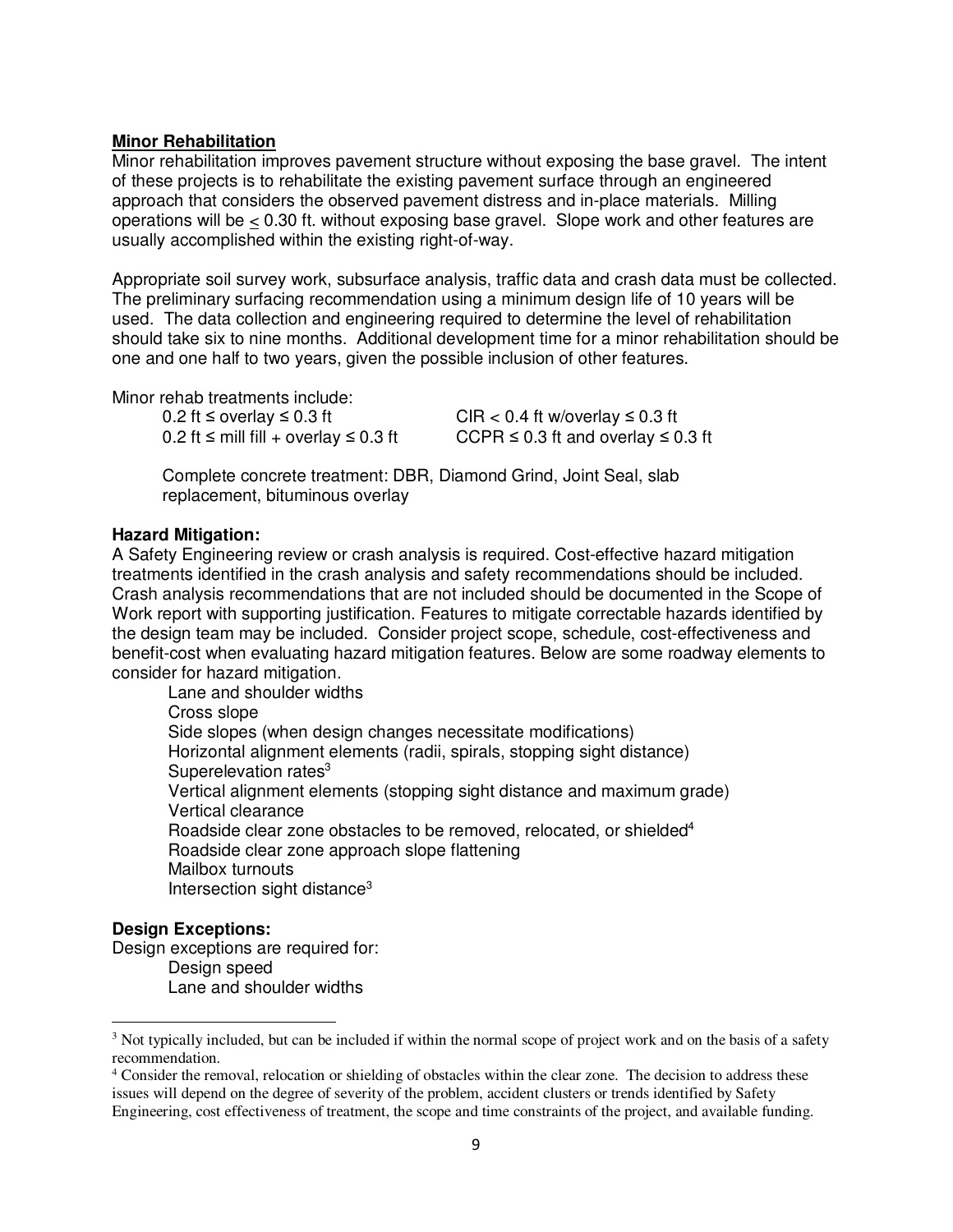Horizontal alignment elements (when ∆V exceeds 15 mph and safety crash analysis includes recommendations) Vertical clearance

Note that ∆V denotes the difference between an element's existing functional design speed and the design speed required to meet current MDT reconstruction standards.

#### **Design Criteria:**

#### **Americans with Disabilities Act:**

Install or upgrade curb ramps wherever a prepared surface for pedestrian use is altered by the project. Review the ADA Transition Plan, ADA Technical Infeasibility Determination (see Appendix A) and Local Agency Transportation Plans and evaluate existing and potential pedestrian use to determine ramp locations, the need for sidewalk improvements, and the installation of additional sidewalk.

- Coordinate proposed improvements and any necessary exceptions with the external ADA coordinator. Design to PROWAG to the greatest extent feasible.
- Consult with Traffic Operations Units to determine if signal work is appropriate to be coordinated or accommodated.

#### **Pavement Width and Condition**

Pavement width is an important consideration for rehabilitation projects. The following conditions apply:

**Interstate** –See MDT Geometric Design Standards for lane and shoulder width standards. The following treatments are in order of preference if the resulting reduced lane or shoulder widths are less than the standard widths;

- Provide the flattest surfacing inslopes steeper than a 6:1 but no steeper than 4:1 that will meet the shoulder width standard. Document the steepened slopes in the SOW report.
- The Roadway Width and Rumble Strip Committee will determine the roadway width if shoulder and lane width standards cannot be achieved using 4:1 or flatter surfacing inslope. Use the short format design exception template to describe and justify the reduced width. This design exception can be included in the SOW of can be a stand-alone approval document.

**NHS and STP (Primary and Secondary)** –See MDT Geometric Design Standards for lane and shoulder width standards. The following treatments are in order of preference if the combined travel lane and shoulder widths will be less than the combined standard lane and shoulder widths:

- Provide the flattest surfacing inslope steeper than 6:1 but no steeper than 4:1 that will meet the combined lane and shoulder width standards. Document the steepened slopes in the SOW report.
- The Roadway Width and Rumble Strip Committee will determine the roadway width if the combined standard lane and shoulder widths cannot be achieved using 4:1 or flatter surfacing inslope. Use the short format design exception template to describe and justify the reduced width.

**Off-system and local roads**- Apply MDT Geometric Design Standards for offsystem and local roads. The preferred treatment is to steepen surfacing inslopes to 4:1 or flatter if the proposed roadway width is less than the applicable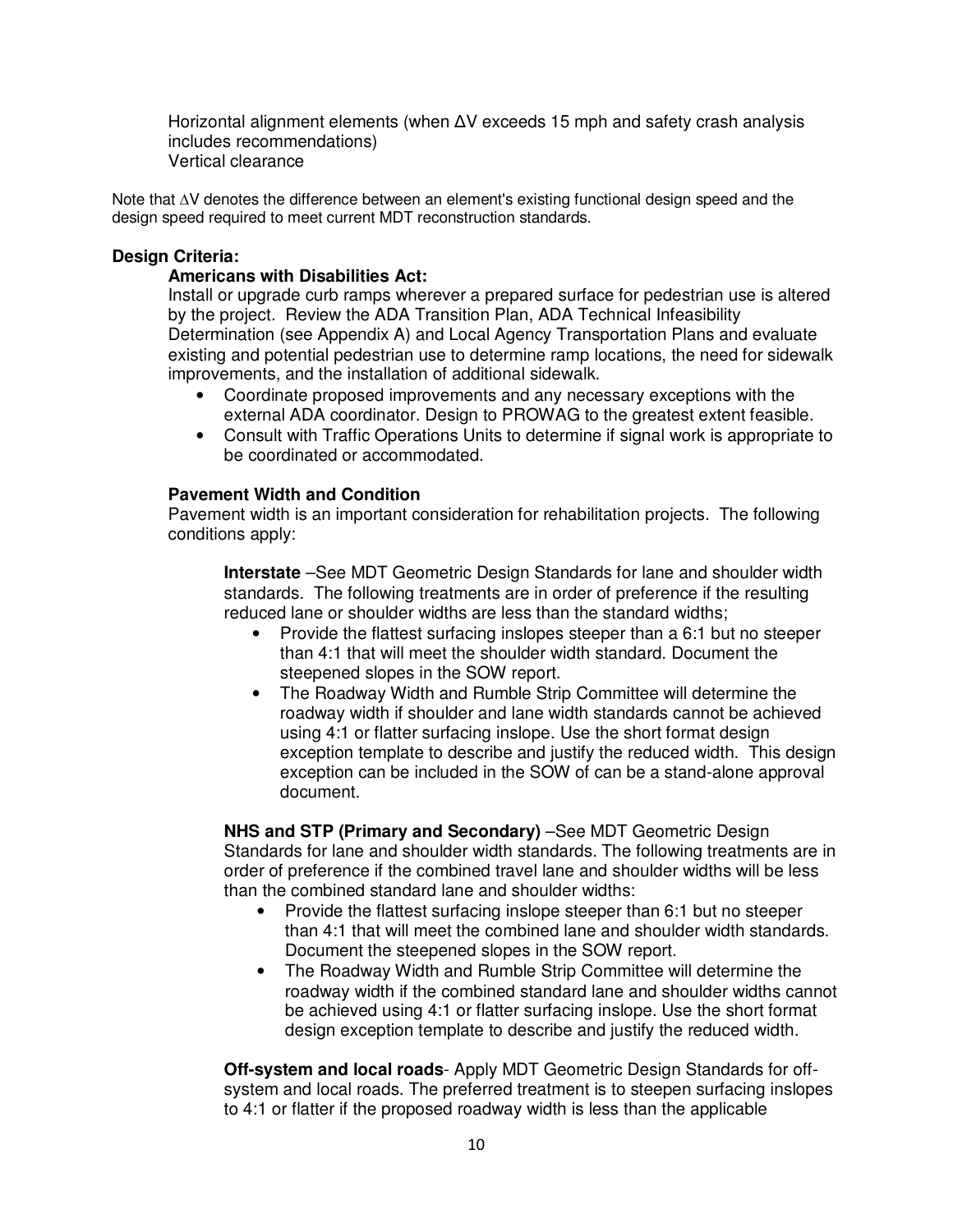standard. The Roadway Width and Rumble Strip Committee will determine the roadway width if the standard width cannot be achieved with 4:1 or flatter surfacing inslopes. Document the standards reference applied, surfacing inslopes steeper than a 6:1 and roadway widths less than the standard in the SOW report.

Consider pavement management analysis when selecting minor rehabilitation projects. If the proposed rehabilitation strategy is the same, or one category above or below what is recommended by the Pavement Management System (PvMS) in their annual treatment and condition reports, no further review is needed. However, an in-depth review and justification is needed if the proposed project treatment moves the treatment from rehabilitation to pavement preservation. Contact the Pavement Management Unit to discuss additional review and justification. Document thoroughly in the SOW report.

#### **Hydraulics Design:**

Drainage issues that are identified during the preliminary field review or by MDT Maintenance will be considered for treatment, including severe pipe corrosion or erosion that could adversely impact the roadway. The decision to address these issues will depend on the degree of severity of the problem, cost effectiveness of treatment, the scope and time constraints of the project, and available funding.

#### **Surfacing Design:**

Surface engineering analysis is required for rehabilitation projects.

#### **Signing and Delineation:**

Upgrade signing and delineation to meet MUTCD and MDT retro-reflectivity requirements. Consider upgrading non-conforming breakaway sign posts on the basis of safety recommendations.

#### **Roadside Safety Hardware:**

Consider upgrading roadside safety hardware to MASH per MDT "Roadside Safety Hardware Upgrades Policy" number POL 5.03.002 when safety analysis identifies crash trends or if identified by the District as needed. Approved MASH devices may not be available to accommodate all circumstances. Provide MASH devices from the MDT QPL list and MDT Detailed Drawings or per a Public Interest Finding. Longitudinal barrier, bridge rail and approach sections should be upgraded when indicated by poor condition regardless of MASH implementation date. Upgrade non-NCHRP 350 systems as shown in Table 3 per POL 5.03.002. Correct low barrier. Guardrail warrants are not required for minor rehabilitation projects. They should be considered when safety analysis identifies crash trends or if identified by the District as needed and documented in the Scope of Work report.

#### **Operational Improvements:**

Not required.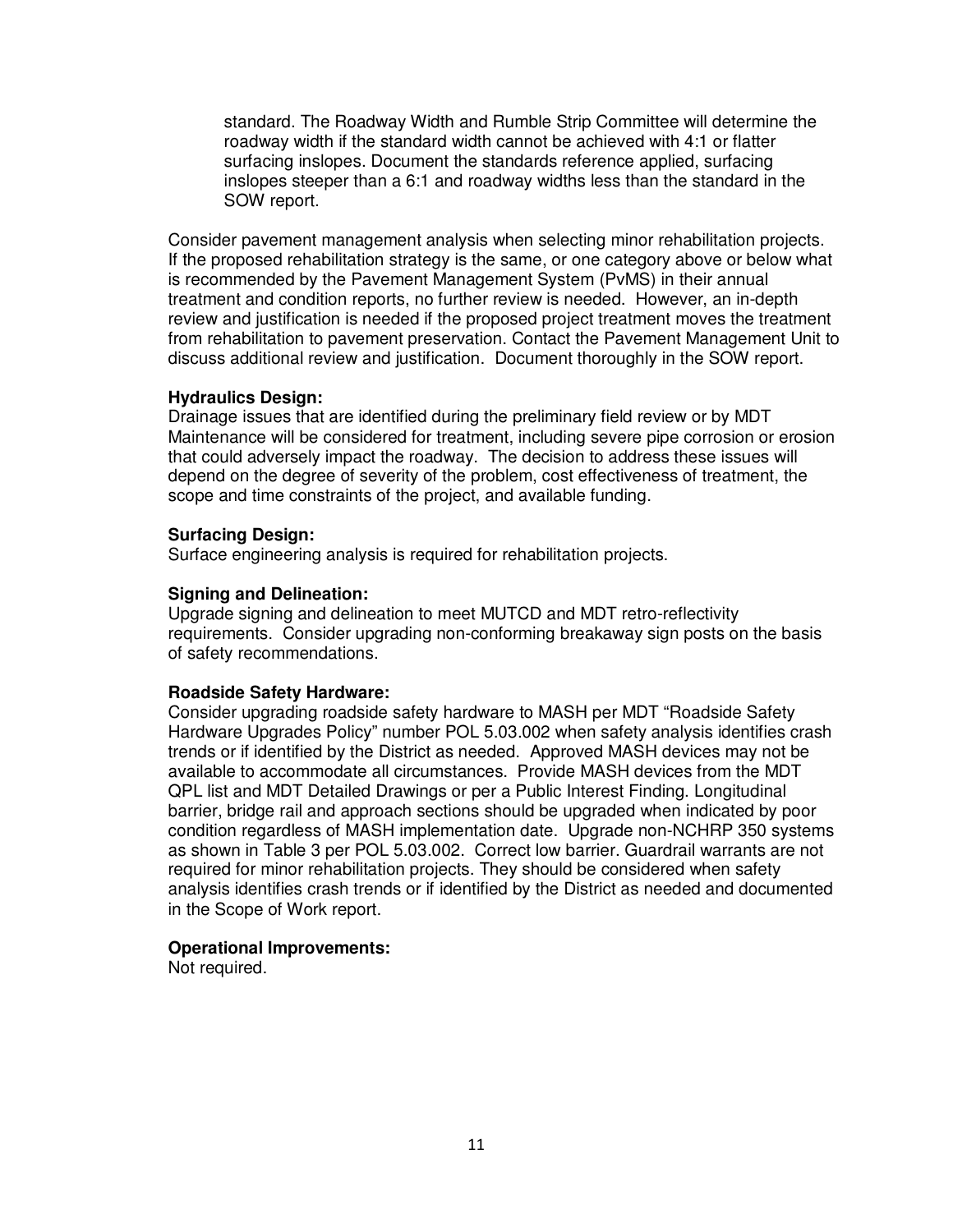#### **Bridge Considerations:**

Bridge rehabilitation should be considered, given the constraints of the project development schedule.<sup>5</sup> Evaluate Bridge Design Loading Structural Capacity and obtain a design exception, if necessary, through the Bridge Engineer.

Consider addressing non-NCHRP 350 bridge rail per the "Roadside Safety Hardware Upgrades Policy".

### **Major Rehabilitation**

Major rehabilitation improves pavement structure, typically exposing base gravel. These projects may include grading and/or widening. The intent of these projects is to rehabilitate the existing pavement structure through an engineered approach that considers the observed pavement distress, the in-place material, and roadway geometrics. Milling operations may expose base gravel which can then be treated or modified. New right-of-way and utility relocation may be required to improve geometrics, to flatten slopes and enhance safety. Reconstruction work should be limited to less than 25% of the project length.

Appropriate soil survey work, subsurface analysis, traffic data and crash data must be collected. The preliminary surfacing recommendation for a 20-year design life will be used. The data collection and engineering required to determine the level of rehabilitation should take six to nine months. Additional development time for a major rehabilitation should be three to four years, given the probable inclusion of other features.

Major rehabilitation treatments include:

Overlay > 0.3 ft Exposure of base gravel Full depth reclamation CCPR > 0.3 ft Pulverize w/overlay example of the Crack and seat w/overlay Grading beyond the surfacing section and/or widening

Concrete overlay unbonded or bonded

## **Hazard Mitigation:**

 $\overline{a}$ 

A Safety Engineering review or crash analysis is required. Safety Engineering crash analysis recommendations should be included with the project. Crash analysis recommendations that are not included should be documented in the Scope of Work report with supporting justification. Features to mitigate correctable hazards identified by the design team may be included. Consider project scope, schedule, cost-effectiveness and benefit-cost when evaluating hazard mitigation features.

<sup>&</sup>lt;sup>5</sup> Bridge comments are per FHWA Technical Advisory T5040.28 6e which states "Whenever possible, RRR projects should include other anticipated work in or adjacent to the project area. While the need for RRR and other type improvements may originate from separate and distinct processes for identifying deficiencies, they should be coordinated, as the implementation of projects in one area of concern may influence priorities in another. Experience indicates that cost savings may be achieved and needless duplication of construction and traffic disruption can be avoided when separate projects in the same area are combined into a single contract."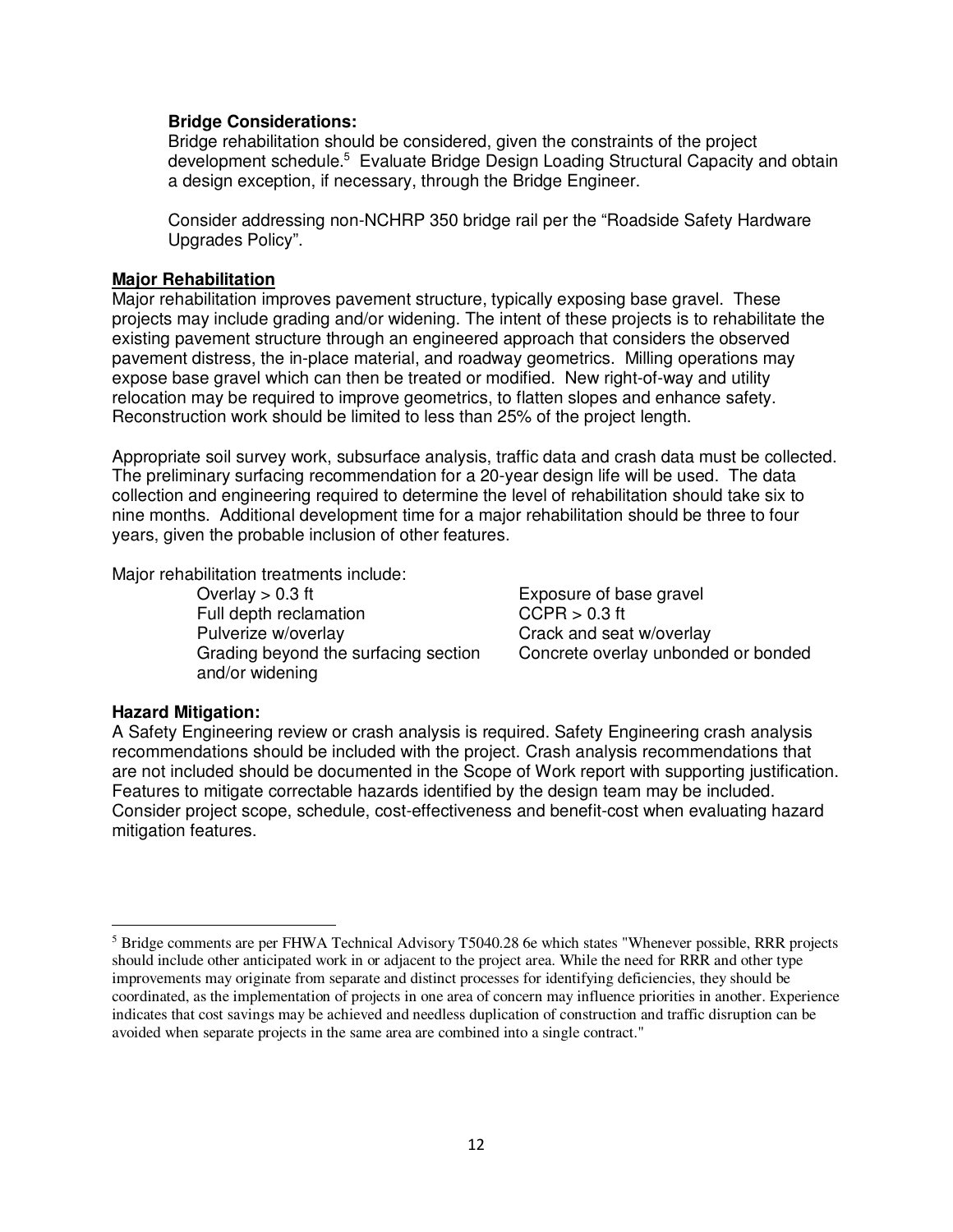Major rehabilitation projects should consider addressing the following design features that don't meet current MDT standards:

Lane and shoulder widths Cross slope Side slopes $^6$ Surfacing inslopes Horizontal alignment elements (radii, spirals, stopping sight distance) Superelevation rates Vertical alignment elements Vertical clearance Roadside clear zone obstacles to be removed, relocated, or shielded<sup>7</sup> Roadside clear zone approach slope flattening

Intersection sight distance and mailbox turnouts should also be considered if supported by a crash analysis or a District recommendation.

#### **Design Exceptions:**

Design exceptions are required for:

Design speed Lane and shoulder widths Cross slope Side slopes Horizontal alignment elements (when ∆V exceeds 15 mph) Superelevation rates Vertical alignment elements (when ∆V exceeds 20 mph) Vertical clearance Roadside clear zone

Note that ∆V denotes the difference between an element's existing functional design speed and the design speed required to meet current MDT reconstruction standards.

#### **Design Criteria:**

 $\overline{a}$ 

#### **Americans with Disabilities Act:**

Install or upgrade curb ramps wherever a prepared surface for pedestrian use is altered by the project. Review the ADA Transition Plan, ADA Technical Infeasibility Determination (see Appendix A) and local agency transportation plans and evaluate existing and potential pedestrian use to determine ramp locations, the need for sidewalk improvements, and the installation of additional non-motorized facilities.

- Coordinate proposed improvements and any necessary exceptions with the external ADA coordinator. Design to PROWAG to the greatest extent feasible.
- Consult with Traffic Operations Units to determine if signal work is appropriate to be coordinated or accommodated.

<sup>&</sup>lt;sup>6</sup> Where widening will be included in the project construct the slopes to current design standards. Where widening is not needed to accommodate the rehabilitation, consider slope flattening embankments to comply with current MDT standards and acquire right-of-way if needed. The decision to flatten slopes should be based on an evaluation of safety issues, costs and potential environmental, right-of-way and utility impacts.

 $<sup>7</sup>$  The clear zone should be checked on each project to determine if any obstacles exist that could be removed,</sup> relocated, or shielded.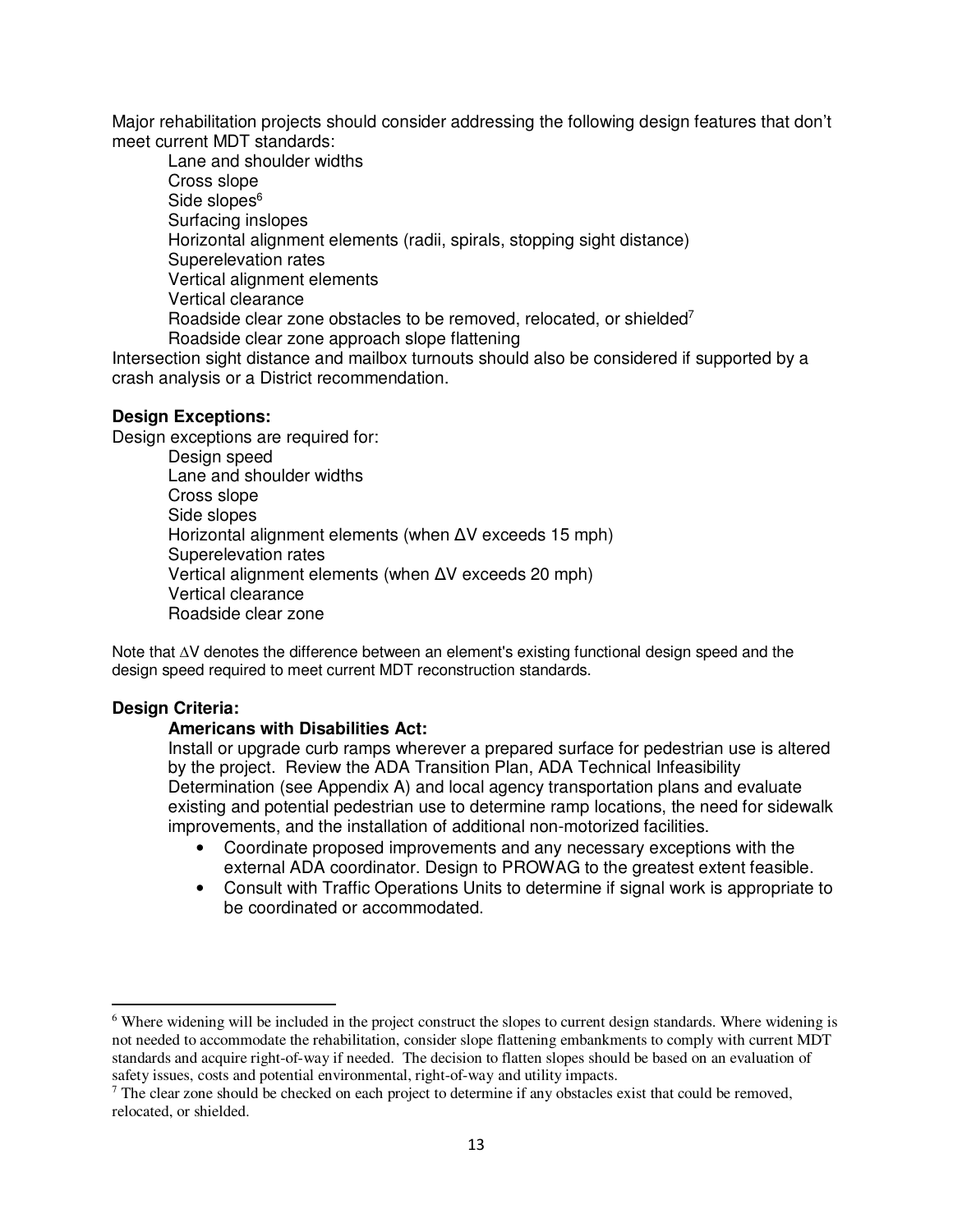#### **Pavement Width and Condition:**

Pavement width is an important consideration for rehabilitation projects. Apply MDT Geometric Design Standards for lane and shoulder width to all on-system, off-system and local roads. Lane and shoulder widths less than applicable standards will be determined by the Roadway Width and Rumble Strip Committee.

Consider pavement management analysis when selecting major rehabilitation projects. The system can be used as a tool to identify potential rehabilitation strategies that do not require subgrade reconstruction. A 20-year design life of the pavement should be engineered. Widening may or may not be needed to provide adequate roadway width.

#### **Hydraulics Design:**

In addition, drainage issues that are identified during the preliminary field review or by MDT Maintenance will be considered for treatment, including severe pipe corrosion or erosion that could adversely impact the roadway. The decision to address these issues will depend on the degree of severity of the problem, cost effectiveness of treatment, the scope and time constraints of the project, and available funding. For projects that include widening, the decision to extend or replace culverts should be based on evaluation of remaining service life.

#### **Surfacing Design:**

Surface engineering analysis is required for rehabilitation projects.

#### **Signing and Delineation:**

Upgrade signing and delineation to meet MUTCD and MDT retroreflectivity requirements as well as upgrade non-conforming breakaway sign posts.

#### **Roadside Safety Hardware:**

Upgrade all longitudinal barriers (except concrete median barriers) and appurtenances to current MDT criteria. A complete guardrail inventory should be collected and all deficiencies corrected. Upgrade existing concrete median barrier in accordance with the most current roadside barrier design memo. Upgrade roadside safety hardware to MASH per MDT "Roadside Safety Hardware Upgrades Policy" number POL 5.03.002. Approved MASH devices may not be available to accommodate all circumstances. Provide MASH devices from the MDT QPL list and MDT detailed drawings or per a public interest finding. Guardrail warrants should be evaluated and designed for accordingly unless otherwise approved in a design exception.

#### **Operational Improvements:**

Consider improving traffic operations at major intersections if practical and cost-effective within the project scope.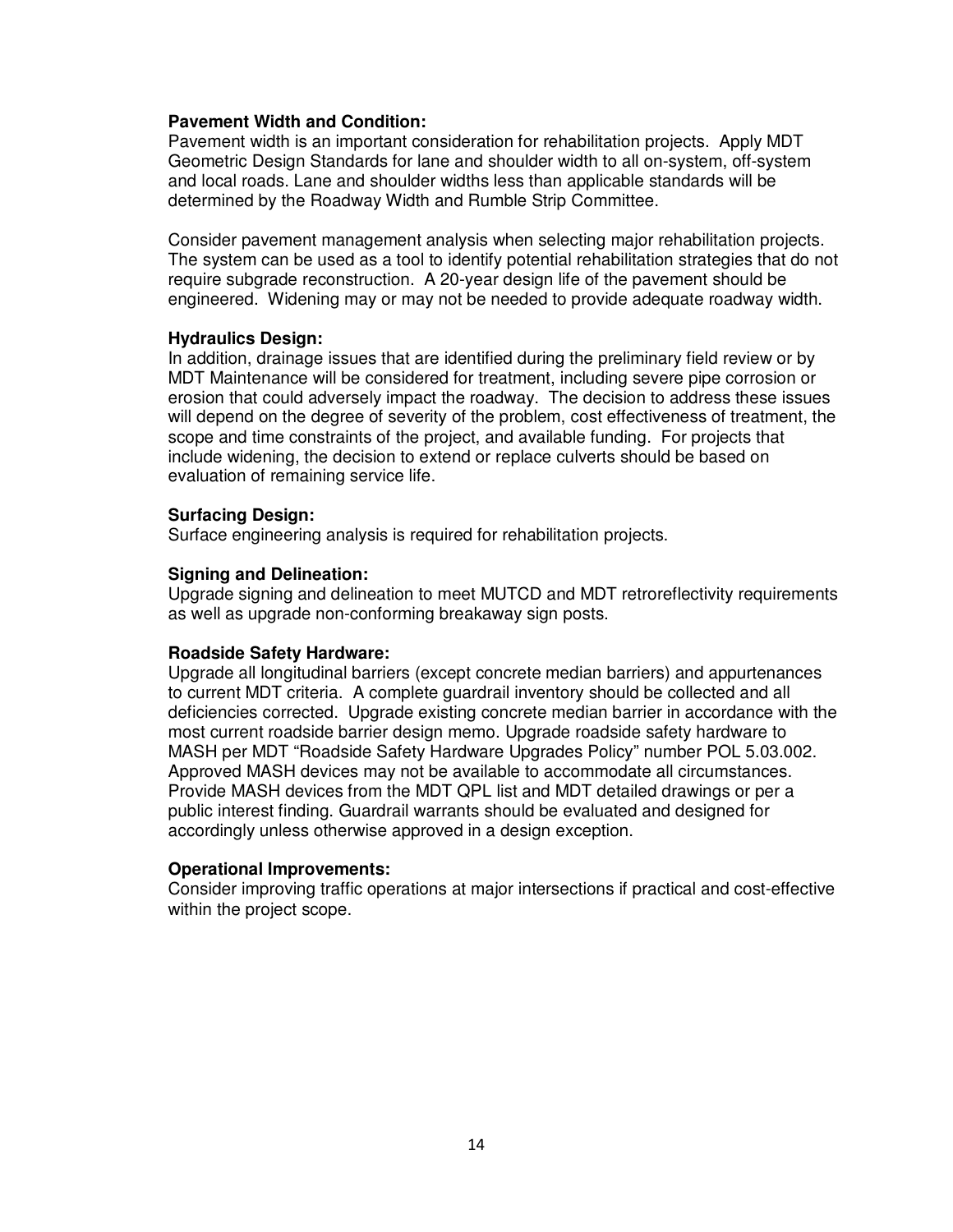#### **Bridge Considerations:**

 $\overline{a}$ 

Bridge rehabilitation should be considered, given the constraints of the project development schedule.<sup>8</sup> Evaluate Bridge Design Loading Structural Capacity and obtain a design exception, if necessary, through the Bridge Engineer.

Non-NCHRP 350 bridge rail should be replaced. There may be circumstances where upgrading non-NCHRP 350 bridge rail is impractical due to cost, schedule or scope of work constraints. A design exception through the Bridge Engineer is required if a decision is made to leave non-NCHRP 350 bridge rail in place.

#### **Reconstruction**

The need for roadway reconstruction may be indicated by various conditions that are not limited to pavement condition. Project needs identified by District or Planning staff, or through public involvement may include roadway deterioration, crash trends or operational deficiencies, or other conditions that can only be addressed with reconstruction. The intent is to reconstruct the facility in accordance with the appropriate geometric design criteria, as presented in the Road Design Manual and Geometric Design Standards.

<sup>&</sup>lt;sup>8</sup> Bridge comments are per FHWA Technical Advisory T5040.28 6e which states "Whenever possible, RRR projects should include other anticipated work in or adjacent to the project area. While the need for RRR and other type improvements may originate from separate and distinct processes for identifying deficiencies, they should be coordinated, as the implementation of projects in one area of concern may influence priorities in another. Experience indicates that cost savings may be achieved and needless duplication of construction and traffic disruption can be avoided when separate projects in the same area are combined into a single contract."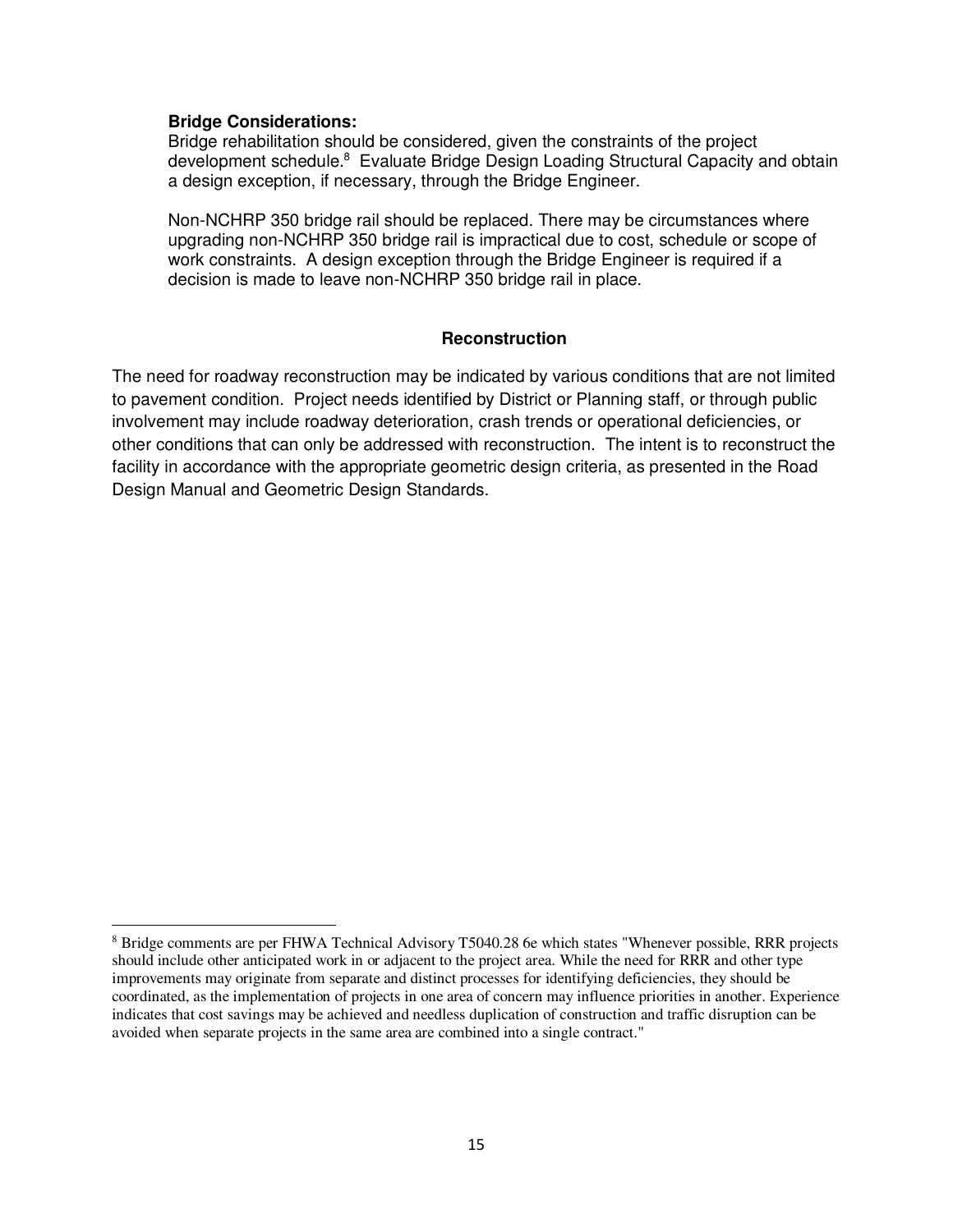# **Appendix A**

# **ADA Technical Infeasibility Determination**

## **Introduction**

US DOT policy requires the consideration of pedestrian needs in all new construction, reconstruction, restoration and rehabilitation projects. If pedestrian facilities are provided, those facilities must be accessible to persons with disabilities. Additionally, Section 504 of the Rehabilitation Act and the Americans with Disabilities Act of 1990 (ADA) require pedestrian facilities to be designed and constructed so they are readily accessible to and usable by persons with disabilities.

This document provides guidance to designers and engineering project managers (EPMs) in determining what ADA improvements need to be included in infrastructure improvement projects.

## **ADA Design Standards**

MDT has adopted the Public Rights-of-Way Accessibility Guidelines (PROWAG) as its design guideline for ADA facilities. The design guidelines are incorporated in MDT's Detailed Drawings. The Draft 2011 PROWAG<sup>1</sup> is located on the U.S. Access Board's website and can be accessed by clicking on the following link: https://www.access-board.gov/attachments/article/743/nprm.pdf

The elements of an accessible design include curb ramps with detectable warnings and accessible sidewalks (if provided). When pedestrian features (sidewalks, ramps, etc.) are provided, there is also an obligation to maintain these features in an accessible condition.

Designers and EPMs should work to meet accessibility requirements throughout the life of the project. Issues surrounding pedestrian accessibility should be addressed at the earliest stage possible to reduce or prevent conflicts with right-of-way and other existing facilities and planned improvements. Include details for removing barriers at specific locations in the plans package as early as possible.

## **Pedestrian Facilities**

Public agencies are encouraged but not required to provide pedestrian facilities where none exist. When a public agency does provide a pedestrian facility, it must be accessible to persons with disabilities to the extent technically feasible. Every project that alters pedestrian facilities should be considered an opportunity to achieve PROWAG compliance and further the implementation of the MDT ADA Transition Plan**<sup>2</sup>** .

The determination to include pedestrian facilities in a project location where none exist is made during the planning and scoping phases based on: access control of the highway; local transportation plans, comprehensive plans and other plans (such as Walk Route Plans developed by schools and school districts); the roadside environment; pedestrian volumes; user age group(s); and the continuity of local walkways or paths along or across the roadway. When developing pedestrian facilities within a limited amount of right-of-way, designers can be faced with multiple challenges. It is important that designers become familiar with the PROWAG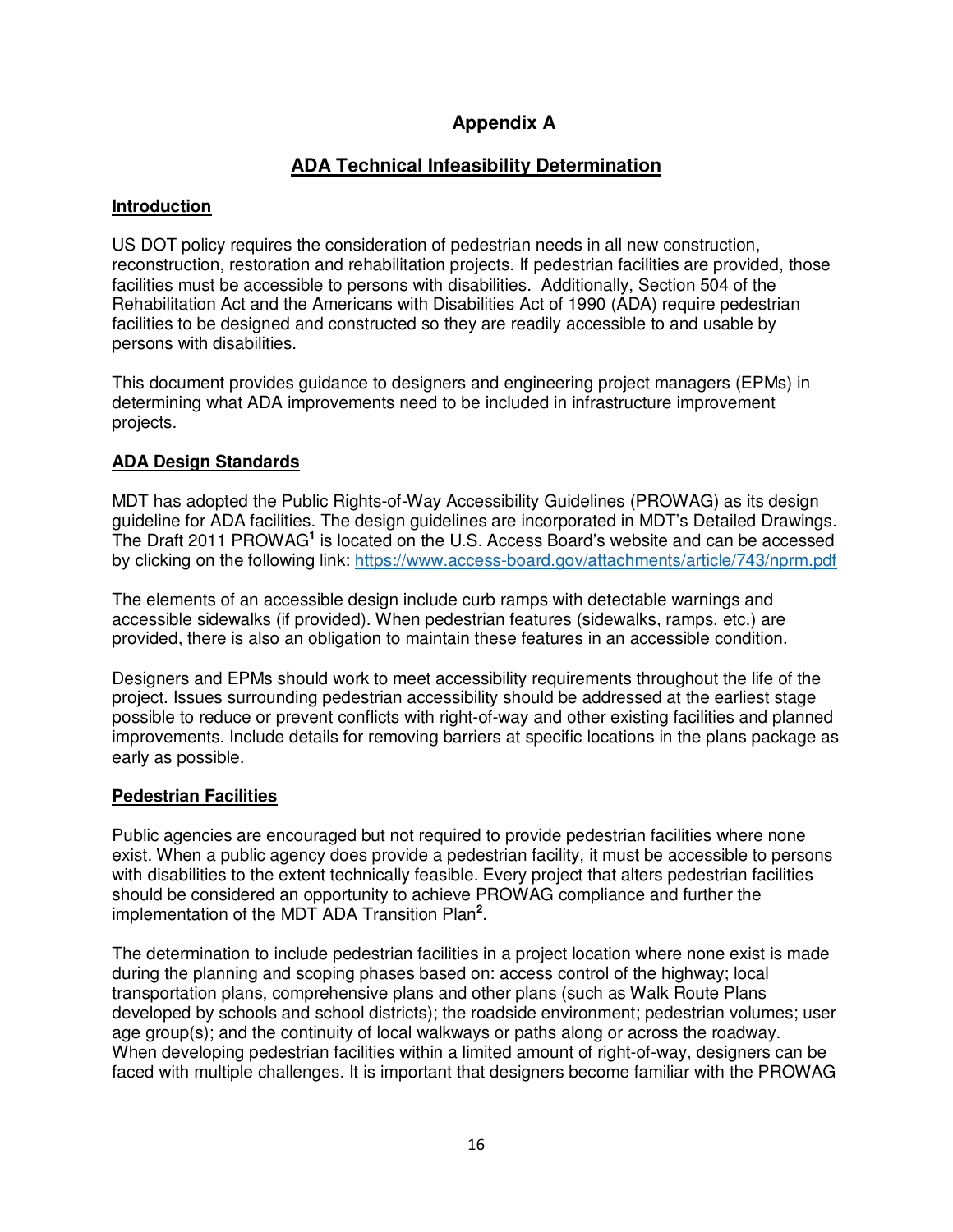accessibility criteria in order to appropriately balance intersection design with the often competing needs of pedestrians and other roadway users.

If a project alters any aspect of a pedestrian route, it must be replaced with accessible facilities. MDT's ADA Tracking Application<sup>4</sup> includes an inventory and assessment of ADA facilities on MDT-maintained routes. This inventory should be reviewed at the project nomination stage to ensure that the project is scoped appropriately. Additional work outside of the scope and limits of the project altering a facility is at the discretion of MDT project development personnel. However, any features not conforming to ADA requirements adjacent to the project but outside the project scope should be communicated to the External ADA Coordinator for addition to the MDT ADA Transition Plan.

At the preliminary field review (PFR), verify that current conditions still match the inventory. Document any locations which are out-of-compliance and all proposed ADA work in the PFR report. An assessment<sup>3</sup> must be conducted for off-system projects (the level of detail depends on the number of features that will be left in place). Summarize the results in the PFR report.

## **Definition of an Alteration**

An alteration<sup>5</sup> is a change to a facility in the public right-of-way that affects or could affect access, circulation, or use. Projects altering the use of the public right-of-way must incorporate pedestrian access improvements within the scope of the project to meet the requirements of the ADA and Section 504. These projects have the potential to affect the structure, grade, or use of the roadway. Examples of alterations that trigger the requirement of upgrading curb ramps to meet PROWAG include:

- Reconstruction/Rehabilitation
- Open-graded surface course
- Microsurfacing
- Thin lift overlays
- Mill/fill projects
- In-place asphalt recycling
- Signal installations

ADA features need not be addressed on corrective maintenance or light pavement preservation treatments such as:

- Crack filling and sealing
- Surface sealing
- Chip seals
- Slurry seals
- Fog seals
- Scrub sealing
- Joint crack seals
- Joint repairs
- Dowel retrofit
- Spot high-friction treatments
- Diamond grinding
- Pavement patching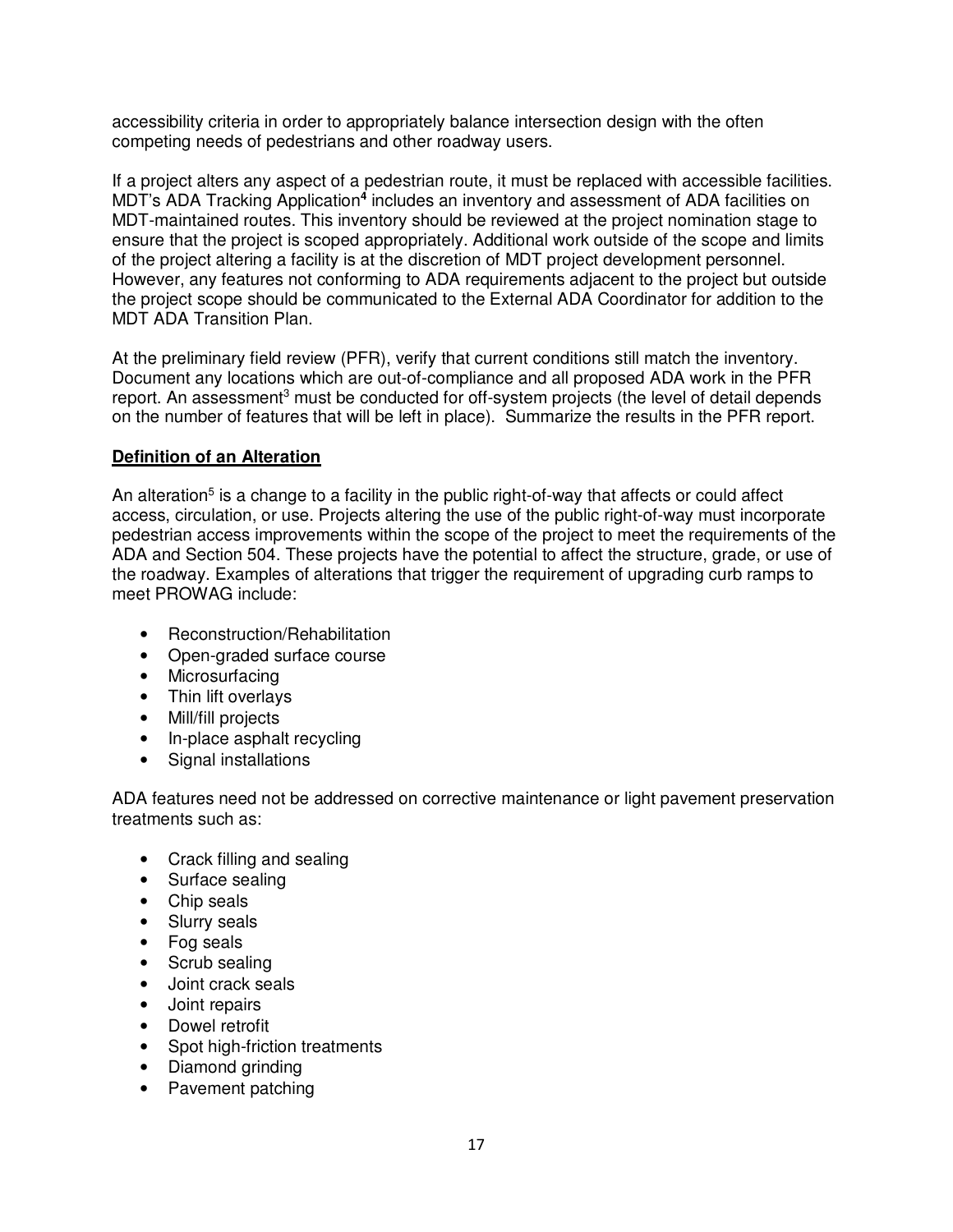(See Guidelines for Nomination and Development of Pavement Projects for a complete listing.)

## **Scope of an Alteration Project**

The scope of an alteration project is determined by the extent the alteration project directly changes or affects the public right-of-way within the project limits. Accessibility must be improved for only that portion of the public right-of-way changed or affected by the alteration. For example, if a project resurfaces a roadway, for accessibility purposes the curbs and pavement of that roadway are within the scope of the project, but existing parallel sidewalks are not. Pedestrian features on side streets that are not being resurfaced at the locations of those features are not required to be within the scope of the project. Only those features that are directly disturbed by the construction must be replaced to comply with PROWAG.

While the existing sidewalks are not required to be in the scope of the project in this example, it is an opportunity to bring existing facilities up to current standards to provide a compliant path of travel for persons with disabilities. During the project scoping phase, the sidewalks should be inspected for compliance with PROWAG and any deficiencies noted. The MDT ADA transition plan should also be referenced to prioritize deficiencies and to aid in development of the scope of work. If the sidewalk improvements cannot be added to the scope of the project, the deficiencies should be communicated to the External ADA Coordinator for incorporation into the transition plan. (The External ADA Coordinator is responsible for ADA issues that are related to MDT construction projects.)

The use of transition panels to transition from the newly installed PROWAG compliant ramp/landing area to the existing sidewalk is allowed. The transition panels should follow PROWAG if feasible; however, when connecting to an existing sidewalk that exceeds PROWAG tolerances, transition panels are allowed to exceed PROWAG tolerances to provide a gradual transition.

The length of transition panels from the ramp/landing area to the existing sidewalk is not required to exceed 15 feet; however, it should be sufficiently long to ensure a reasonably safe transition for all users. All transitions should be made outside the ramp/landing area to ensure all ramp/landing area features are compliant. Transition panels exceeding PROWAG tolerances should be labeled "Transition" in the design plans and as-built plan sets and should be included in the ADA transition plan.

## **Considerations for Scoping Alteration Projects**

The MDT ADA Transition Plan should be reviewed and any non-compliant features should be addressed in the scope of work for alteration projects. The Transition Plan will provide indication of non-compliant features and any other prioritized needs within the project vicinity. The following provides assistance in defining the scope of work for accessible design for the various types of alteration projects.

## Pavement Preservation

The following information should be used to define the scope of work and evaluate existing ADA features on pavement preservation projects. Decisions should be documented in the appropriate report.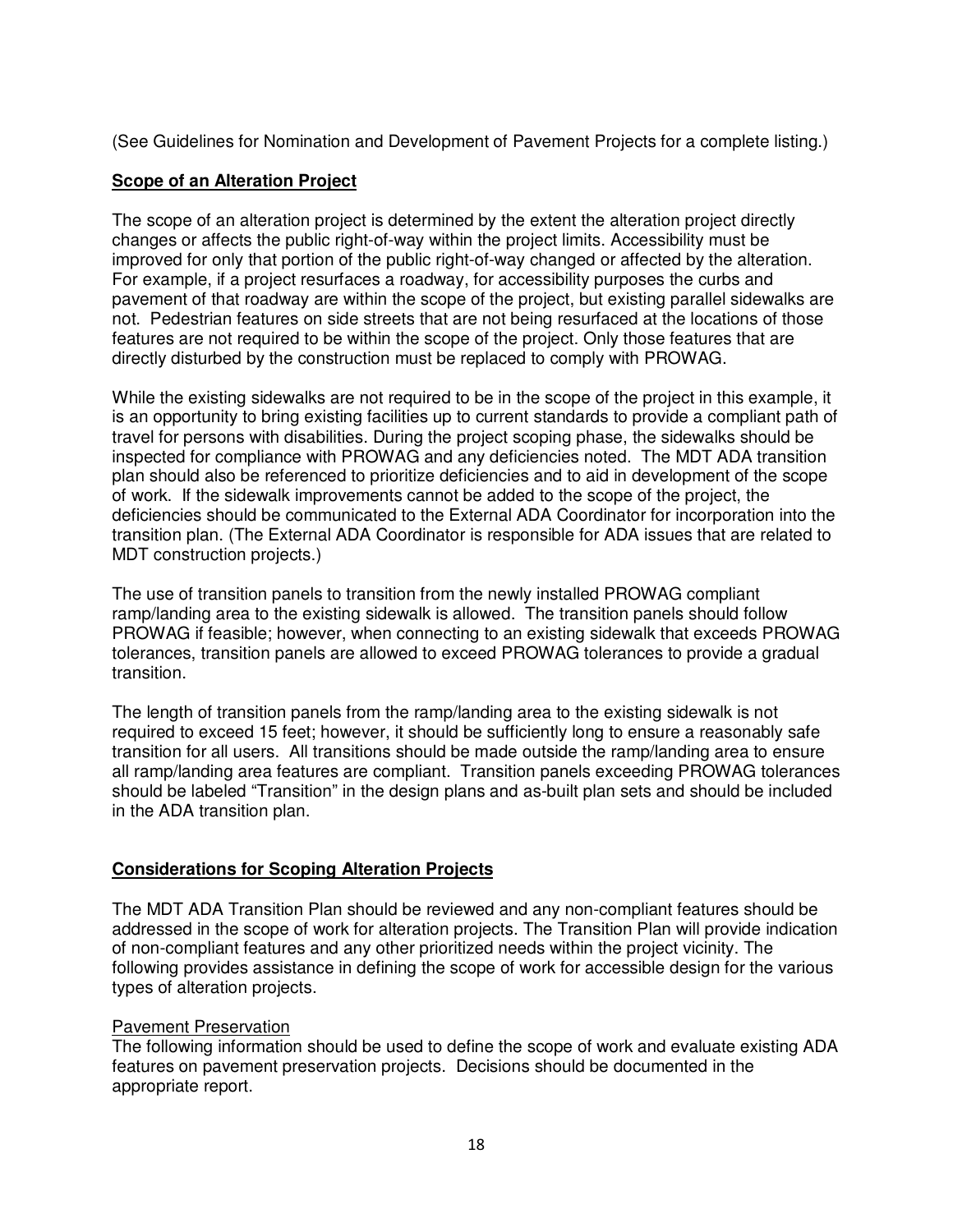- 1) Install curb ramps where sidewalks are present and no curb ramps exist;
- 2) Modify existing ramps as needed to meet current PROWAG design guidelines;

If the answer to any of the following questions is "yes", the existing facility should be upgraded if technically feasible:

- Is the existing landing slope or landing cross slope steeper than 50:1?
- Are the existing detectable warning devices out of compliance with PROWAG?
- Is the longitudinal curb ramp slope steeper than 12:1?
- Are the cross slopes of the curb ramp steeper than 50:1?
- Are there additional ramp features that do not meet PROWAG?

The complete guidance for assessment<sup>3</sup> of right-of-way accessibility is attached to this document.

This determination involves an assessment of project scope, right-of-way, and utility impacts, and if the modification will provide an improvement in functionality of the curb ramp. Even if a curb ramp cannot be made fully compliant, technically feasible alterations should be incorporated that improve accessibility (e.g. adding detectable warning devices). Refer to the Substantial Conformance with PROWAG section below for more discussion.

3) Although sidewalk repair is not required for pavement preservation projects, sidewalks should be reviewed to determine if sidewalk upgrades should be included in the project or recommended for inclusion in the ADA transition plan. Factors to be considered include:

- Condition of existing sidewalk
- Existence of a continuous path of travel between intersections free of trip and tipping hazards
- Required right-of-way acquisition or construction permits
- Relocation of utilities
- Proximity to a high pedestrian traffic generator such as a school or bus stop

## Minor Rehabilitation

Since minor rehabilitation projects often differ from pavement preservation projects only in the level of surfacing structure, a process similar to the one described above should be used in the evaluation of ADA facilities. Sidewalk repair and the installation of new sidewalk should be more readily included in a minor rehabilitation project. Right-of-way acquisition and utility relocation should also be given greater consideration, even though the remainder of the project does not include these items. If right-of-way acquisition and utility relocation are required for other project features, they must also be considered as necessary to modify existing noncompliant PROWAG curb ramps.

## Reconstruction and Major Rehabilitation

All ADA features (curb ramps and sidewalks) should be constructed to current PROWAG for reconstruction and major rehabilitation projects to the maximum extent feasible. In addition, the installation of new pedestrian facilities to provide an improved path of travel is recommended if it is technically feasible.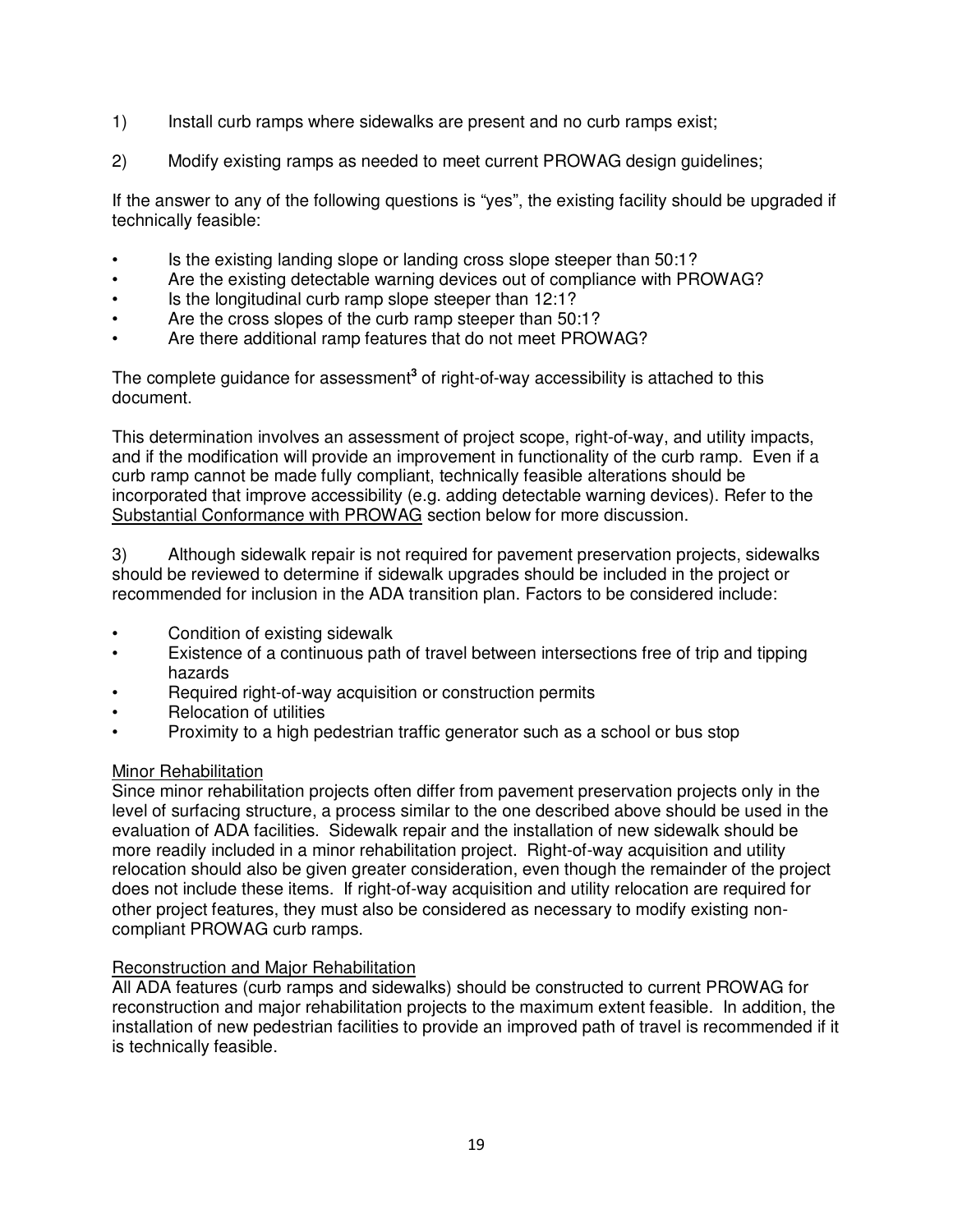## **Technical Feasibility and Cost**

When constructing a new transportation facility or altering an existing transportation facility, the design team should consider what is included within the scope of the project. For elements that are within the scope of the project, any features of a facility that are being altered and can be made accessible shall be made accessible within the scope of the alteration without regard to cost.

The only exception to this rule is where conformity with PROWAG is technically infeasible, meaning that existing structural conditions would require removing or altering a load-bearing member which is an essential part of the structural frame; or because other existing physical or site constraints prohibit modification or addition of elements, spaces, or features which are in full and strict compliance with the minimum requirements for new construction and which are necessary to provide accessibility.

## **Right-of-Way Considerations**

Many PROWAG accessibility features can be constructed within the confines of existing right-ofway. In those instances where more right-of-way is required to provide accessible features for persons with disabilities, the designer should work jointly with all other stakeholders with an interest in the highway, street, or walkway to ensure that pedestrian access improvements occur at the same time as any alteration or new construction project. All pedestrian access upgrades within the scope of the project must occur at the same time as the alteration.

## **Substantial Conformance with PROWAG**

Engineering judgment should be used when considering if constructed improvements meet PROWAG and when they fail to meet PROWAG. Any improvement that does not meet PROWAG that is explicitly approved by design or construction personnel must be documented using the Technical Infeasibility process. This approach should be the same during the scoping/design phase of a project as well as during the construction and acceptance phase of a project. **Any improvements identified as being technically infeasible must be communicated to the External ADA Coordinator for addition to the MDT's ADA Tracking Application Inventory<sup>4</sup> .**

## **Procedure for Documenting Technical Infeasibility**

The documentation for Technical Infeasibility should include considerations of site conditions and constraints, as well as other options considered.

## Design

Designers shall contact their Design Supervisor and Design Project Manager when features are encountered that cannot be made compliant. The Design Project Manager shall notify the District Preconstruction Engineer or Road Design Engineer of the issue prior to contacting the External ADA Coordinator.

The Design Project Manager, Designer and External ADA Coordinator shall work together to determine if there are design modifications that could be made to meet requirements. If it is determined that meeting accessibility requirements is technically infeasible, the designer must ensure that the improvement provides accessibility to the maximum extent feasible. The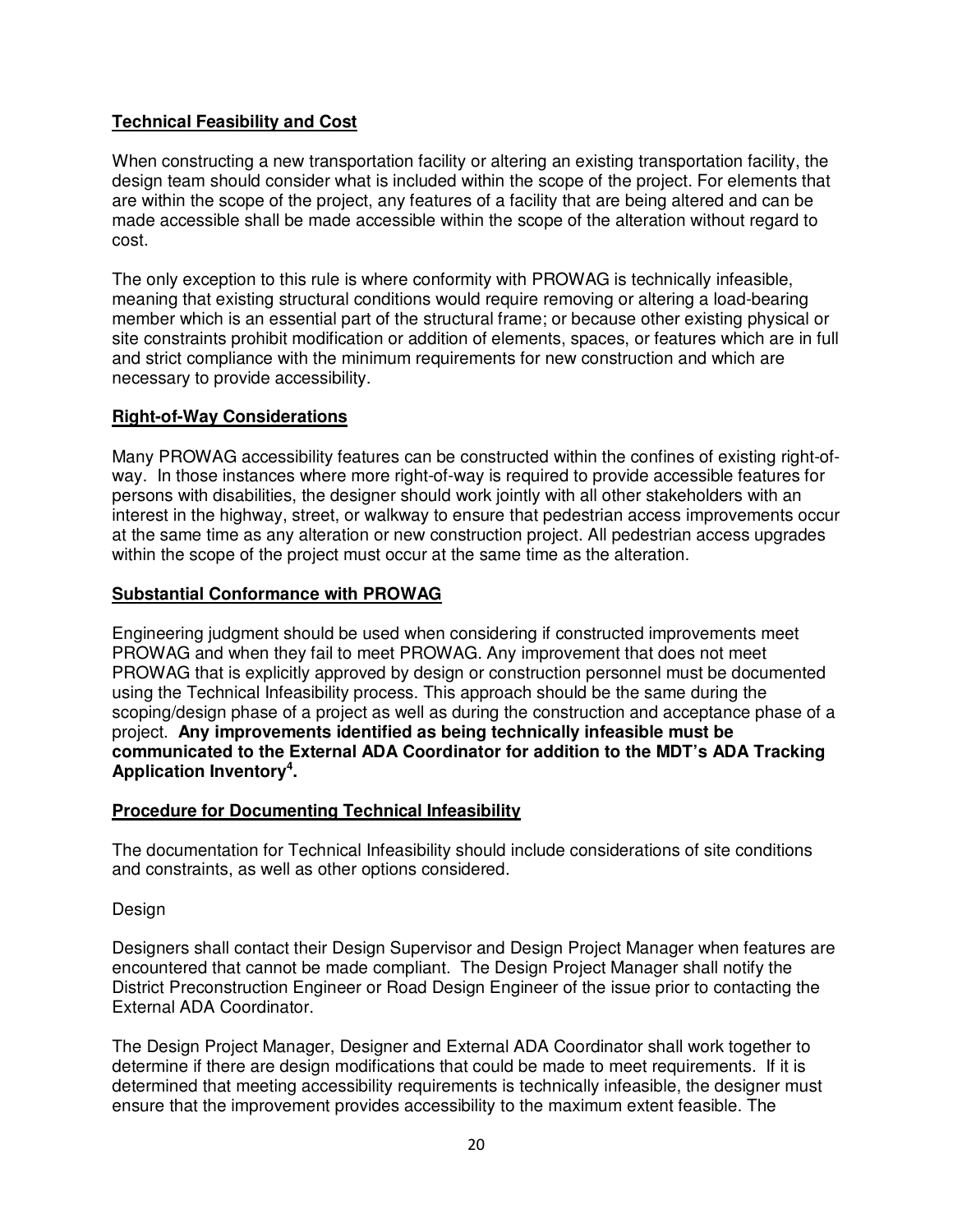Designer must document all non-compliant elements and this documentation (ADA Statement of Technical Infeasibility<sup>6</sup>) should be kept in the project file and conveyed to the External ADA coordinator.

If consensus regarding feasibility cannot be reached, the Engineering Administrator will ultimately decide whether a feature must be removed and replaced to comply with PROWAG. The reasons for the decision shall be documented in the project file. Denote Technical Infeasibility on the appropriate ADA Curb Ramp Detail Sheets with the designation "TI".

## **Construction**

During construction, field personnel will complete an ADA documentation worksheet**<sup>7</sup>** for each ramp. Within that worksheet, all widths and slopes will be entered to document that it was constructed to minimum standards. There is a place to indicate if it was identified in the design phase as TI so that it is known that standards will likely not be met.

When features are identified in the field that cannot be made compliant and were not identified as TI in the design plans, the Engineering Project Manager (EPM) will contact the External ADA Coordinator to see if there are any alternatives that could be done to meet requirements. If there are no solutions, the EPM must complete the Technical Infeasibility Form (ADA Statement of Technical Infeasibility<sup>6</sup>) and submit it to the External ADA Coordinator for approval. This will then be indicated in the ADA documentation worksheet. The District Construction Engineer (DCE) needs to be included in the decision process to remove and replace any feature that is not constructed to minimum requirements.

## REFERENCES

- 1. U.S. Access Board. (2011 Draft) Proposed Accessibility Guidelines for Pedestrian Facilities in the Public Right-of Way. https://www.access-board.gov/attachments/article/743/nprm.pdf
- 2. MDT, DOWL/HKM. (2012) Montana Department of Transportation ADA Transition Plan. http://www.mdt.mt.gov/business/contracting/civil/external-ada.shtml
- 3. MDT. (2015) ADA Site Assessment. See Montana Department of Transportation ADA Transition Plan Appendix G
- 4. MDT. (2015) MDT ADA Self-Assessment and Inventory. See Montana Department of Transportation ADA Transition Plan Method 11.
- 5. U.S. Access Board. (2011 Draft) Proposed Accessibility Guidelines for Pedestrian Facilities in the Public Right-of Way. (R202).
- 6. MDT. (2015) ADA Statement of Technical Infeasibility Form. http://www.mdt.mt.gov/publications/forms.shtml
- 7. ADA Documentation Worksheets http://www.mdt.mt.gov/publications/forms.shtml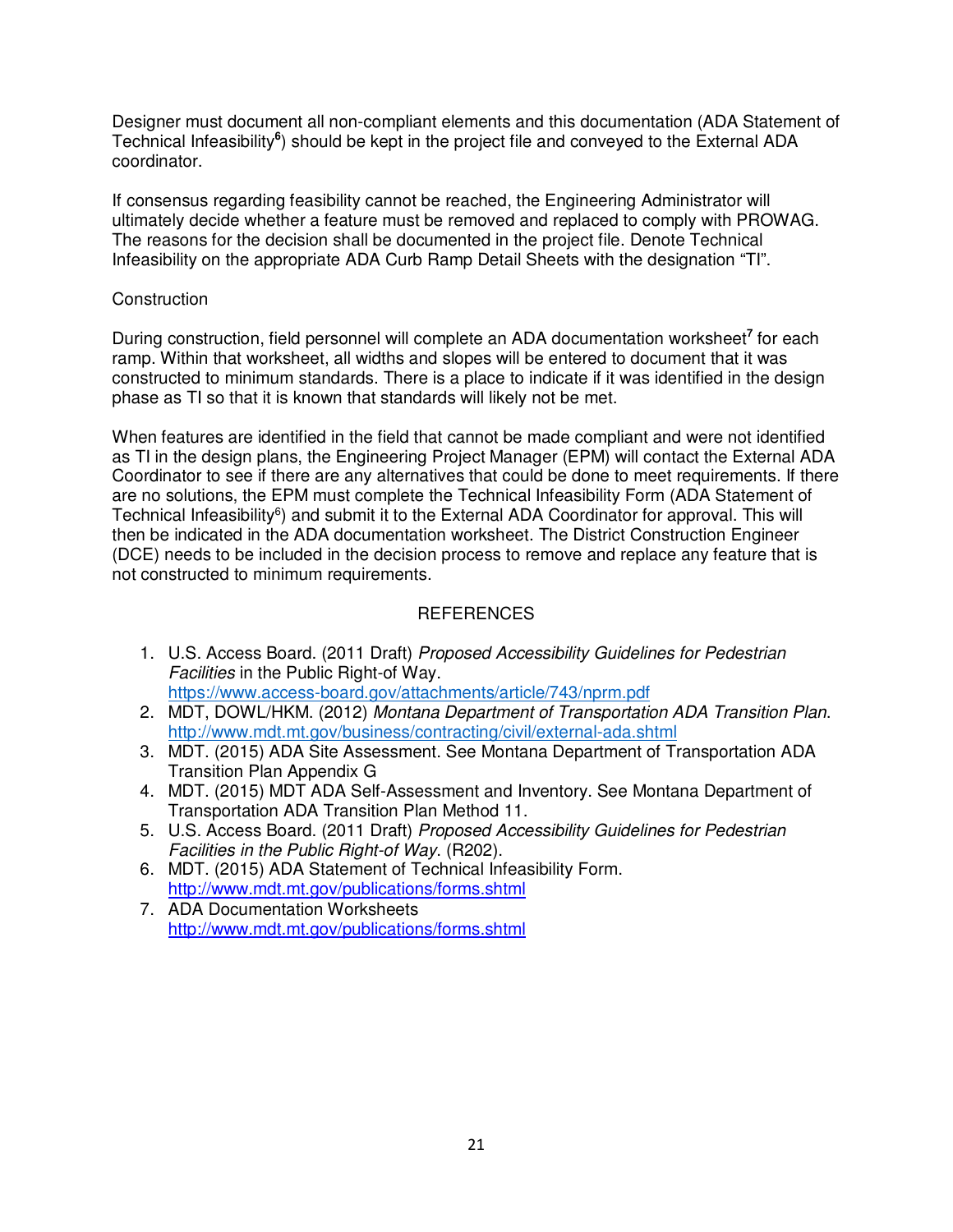## **Appendix B**

## **Route Segment Plan Map**

The Route Segment Plan map was updated concurrently and is part of this Agreement. The updated map reflects shoulder widths for the rural non-Interstate NHS, Primary and Secondary systems. The map was updated to capture the following:

- Some routes have changed systems.
- The 2011 AASHTO A Policy on Geometric Design of Highways and Streets (the "Green Book") is required by Federal Code as the standard with respect to lane and shoulder widths for the National Highway System.
- Uniform criteria are applied to the rural Primary and Secondary Systems. Design year traffic volumes is used to determine the shoulder width.

The 2011 Green Book roadway characteristics influencing lane and shoulder width are design speed and design year traffic volume. Route Segment Plan map widths are based on year 2035 design volume. The design volumes were established by applying year 2015 planning growth rates to 2015 traffic data for 20 years. The map should be updated every 5 years to reflect the most current planning growth rates and traffic data, and system changes.

Route Segment Plan map NHS routes reflect the 2011 Green Book shoulder width guidance for rural arterials. Primary and Secondary shoulder widths are determined based on application of criteria different from the NHS criteria but the same for both systems. The 2011 Green Book is not a required standard for these systems. The fundamental criteria applied to develop the map are application of MDT September 2016 Geometric Design Standards Table 2.4 Current AADT traffic volume ranges and associated roadway widths. For the Route Segment Plan Map, Table 2.4 roadway widths were modified to reflect shoulder widths based on 2-12' lanes and traffic volumes modified to the 20-year design life as discussed above (Table B-1). District Preconstruction Engineering staff reviewed the applied fundamental criteria and made change recommendations. Some segments have been modified accordingly with proper justification. Changes were based mostly on route consistency and more realistic planning growth rates.

| Design AADT    | $0 - 299$ | $300 - 999$ | $1,000 -$<br>1.999 | 2,000-3,000 | > 3000 |
|----------------|-----------|-------------|--------------------|-------------|--------|
| Shoulder width |           | 2 ft        | 4 ft               | 6 ft        | 8 ft   |
| Table B-1      |           |             |                    |             |        |

The Route Segment Plan map applies to rural highways and is not intended to establish shoulder width standards. It is intended to be used as a beginning reference to apply uniform shoulder widths on corridor segments and across different corridors with similar roadway characteristics. Refer to the MDT Geometric Design Standards to determine lane and shoulder width standards for project-specific design.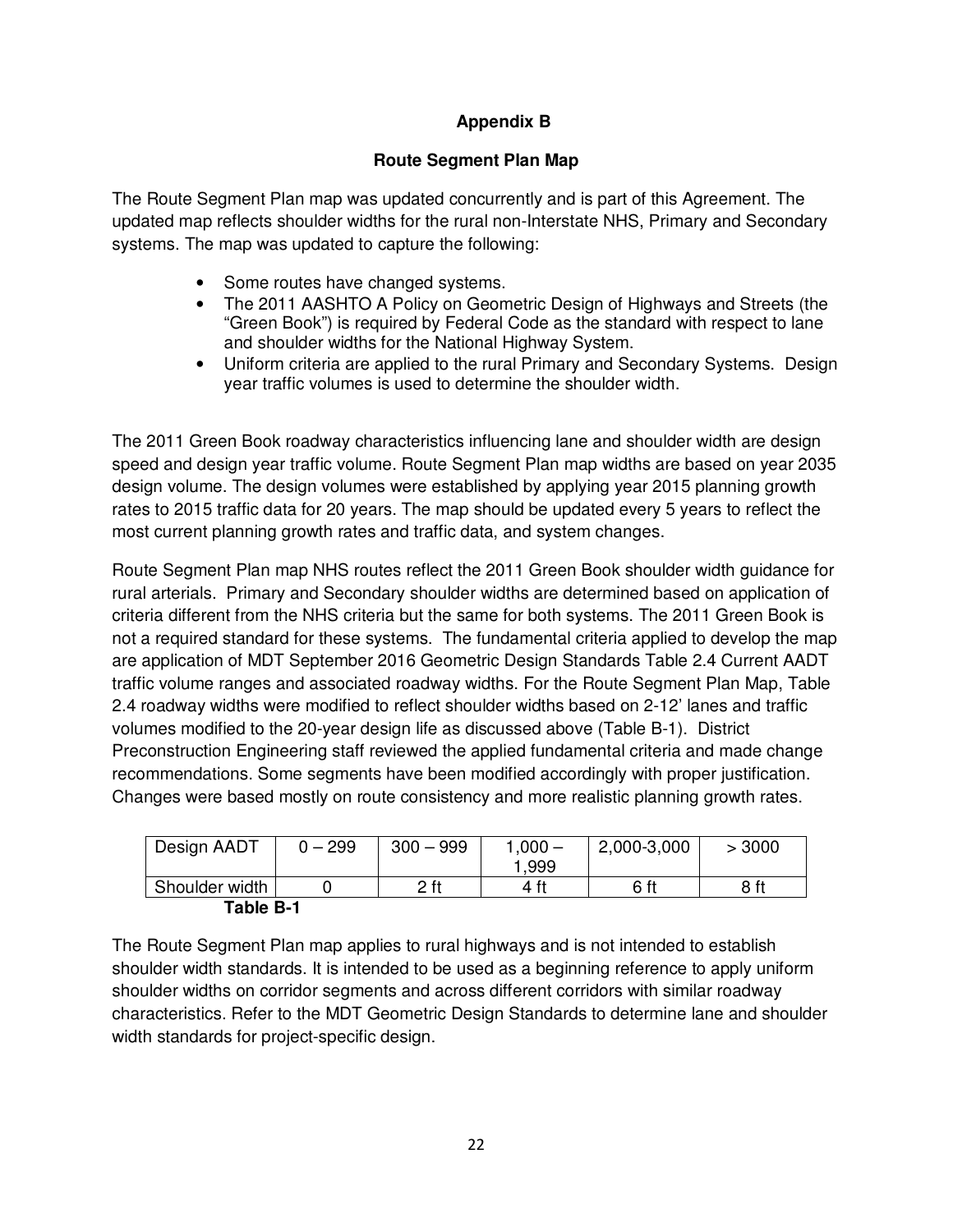Consider lane and shoulder widths on NHS, Primary and Secondary systems in accordance with the following and other sections of this Agreement on all projects that include a crash analysis.

- 1. Review the Route Segment Plan map for uniform application of shoulder widths.
- 2. See MDT Geometric Design Standards for lane and shoulder width standards.
- 3. Review the crash analysis for Road Departure LOSS, pattern recognition, trends and recommendations relative to roadway width.
- 4. See further guidance for each system project type above. Schedule the Roadway Width and Rumble Strip Committee to evaluate and determine roadway widths as prescribed in other sections of this Agreement. Provide the committee members with the PFR report and crash analysis for consideration. The PFR report, crash analysis and Route Segment Plan map will be considered by the committee to establish lane and shoulder widths, along with information from the AASHTO Highway Safety Manual. Widths determined by the committee may require design exceptions as noted for the project types characterized in this Agreement.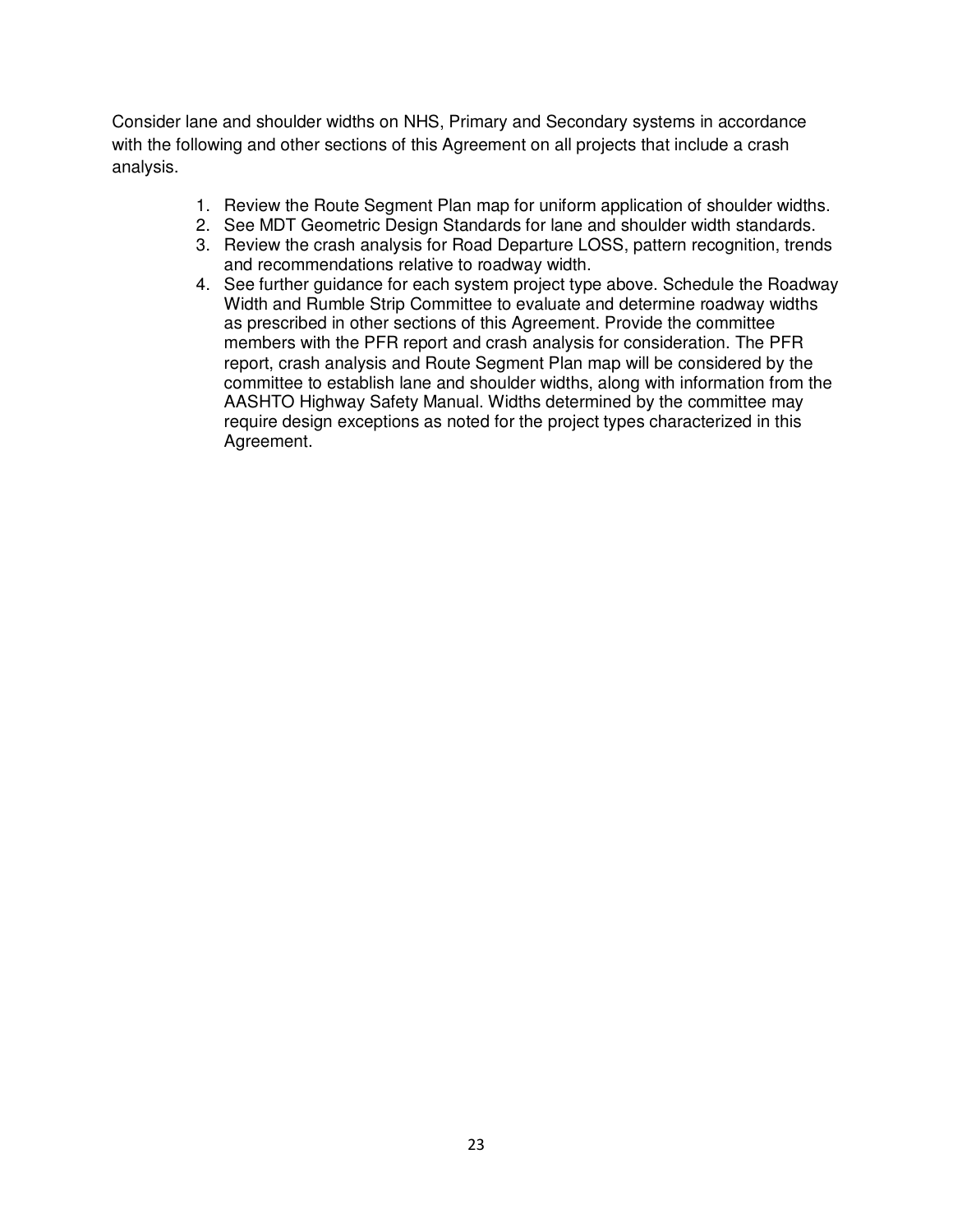|                                   |              | MDT Standards for which design exceptions are required on all capital improvements projects under the jurisdiction of MDT<br>(See MDT RDM 2.9 for additional guidance)<br>Note: Design Speed and Design Loading Structural Capacity apply to all NHS facilities.<br>The remaining 8 apply to "high-speed" NHS roadways where the design speed is greater than or equal to 50mph. |                              |           |                                                                            |                        |                                |                                           |                                                    |                                |                                                     |  |  |
|-----------------------------------|--------------|----------------------------------------------------------------------------------------------------------------------------------------------------------------------------------------------------------------------------------------------------------------------------------------------------------------------------------------------------------------------------------|------------------------------|-----------|----------------------------------------------------------------------------|------------------------|--------------------------------|-------------------------------------------|----------------------------------------------------|--------------------------------|-----------------------------------------------------|--|--|
| <b>Treatments Category</b>        | Design Speed | Lane<br>۵<br><b>Shoulder Width</b>                                                                                                                                                                                                                                                                                                                                               | <b>Cross</b><br><b>Slope</b> | Slopes    | <b>Horizontal Alignment</b><br>Elements                                    | Superelevation<br>Rate | Vertical Alignment<br>Elements | <b>Vertical Clearance</b>                 | Clear Zones                                        | Intersection Sight<br>Distance | <b>Bridge Design Loading</b><br>Structural Capacity |  |  |
| <b>Corrective Maintenance</b>     | N/A          | <b>No</b>                                                                                                                                                                                                                                                                                                                                                                        | <b>No</b>                    | <b>No</b> | <b>No</b>                                                                  | <b>No</b>              | <b>No</b>                      | <b>No</b>                                 | <b>No</b>                                          | <b>No</b>                      | <b>No</b>                                           |  |  |
| Pavement Preservation -<br>Light  | N/A          | <b>No</b>                                                                                                                                                                                                                                                                                                                                                                        | <b>No</b>                    | <b>No</b> | <b>No</b>                                                                  | <b>No</b>              | <b>No</b>                      | <b>No</b>                                 | <b>No</b>                                          | <b>No</b>                      | <b>No</b>                                           |  |  |
| Pavement Preservation -<br>Medium | N/A          | <b>No</b>                                                                                                                                                                                                                                                                                                                                                                        | <b>No</b>                    | <b>No</b> | <b>No</b>                                                                  | $No*$                  | <b>No</b>                      | No*, consider<br>when OSOW are<br>present | $No*$                                              | <b>No</b>                      | Yes*, when bridge<br>structure is overlaid          |  |  |
| Pavement Preservation -<br>Heavy  | Yes*         | Yes*                                                                                                                                                                                                                                                                                                                                                                             | $No*$                        | <b>No</b> | <b>No</b>                                                                  | $No*$                  | <b>No</b>                      | Yes*                                      | No*, consider for<br>approach slopes,<br>obstacles | $No*$                          | Yes*, when bridge<br>structure is overlaid          |  |  |
| <b>Minor Rehabilitation</b>       | Yes*         | Yes*                                                                                                                                                                                                                                                                                                                                                                             | $No*$                        | $No*$     | Yes* when ∆V<br>exceeds 15 mph and<br>per crash analysis<br>recommendation | $No*$                  | $No*$                          | Yes*                                      | $No*$                                              | $No*$                          | Yes*                                                |  |  |
| <b>Major Rehabilitation</b>       | Yes          | Yes                                                                                                                                                                                                                                                                                                                                                                              | Yes                          | Yes       | Yes when ΔV exceeds<br>15 mph                                              | Yes                    | Yes when AV<br>exceeds 20 mph  | Yes                                       | Yes                                                | $No*$                          | Yes                                                 |  |  |
| Reconstruction                    | Yes          | Yes                                                                                                                                                                                                                                                                                                                                                                              | Yes                          | Yes       | Yes                                                                        | Yes                    | Yes                            | Yes                                       | Yes                                                | Yes                            | Yes                                                 |  |  |

Yes = Design Exception required

Yes\* = Design Exception required; short version is acceptable

No = Formal documentation of exception not required. This agreement with FHWA allows this exception with documentation in SOW report.

No\* = Consider addressing the design deficiency with this project. Otherwise, document the exception in SOW report.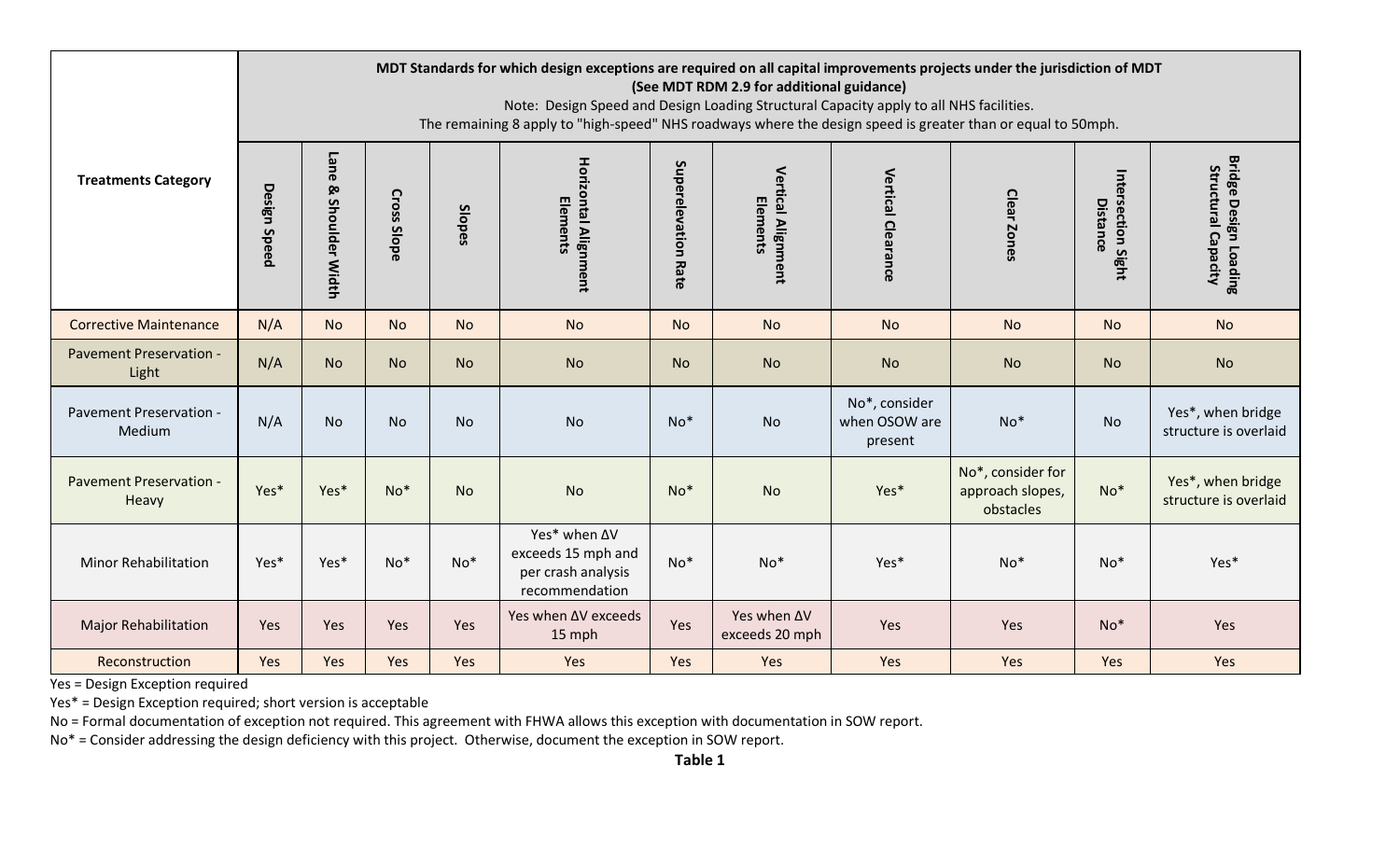|                                      |                                                         | Design features and other considerations<br>(Document decisions to include or not include features in the SOW Report) |                                               |                                                                                                                      |                    |                                                                                                                                  |                                                                |                              |                                   |                                                                |                 |                                         |            |
|--------------------------------------|---------------------------------------------------------|-----------------------------------------------------------------------------------------------------------------------|-----------------------------------------------|----------------------------------------------------------------------------------------------------------------------|--------------------|----------------------------------------------------------------------------------------------------------------------------------|----------------------------------------------------------------|------------------------------|-----------------------------------|----------------------------------------------------------------|-----------------|-----------------------------------------|------------|
| <b>Treatments</b><br>Category        | <b>Surface</b><br><b>Engineering</b><br><b>Analysis</b> | <b>Safety</b><br>Reviews/<br>Crash<br><b>Analysis</b>                                                                 | Non-<br>conforming<br>breakaway<br>sign posts | Retro-<br>reflective<br>Sign<br><b>Sheeting</b><br><b>Upgrades</b><br>or non-<br>conforming<br><b>MUTCD</b><br>signs | <b>Delineation</b> | <b>Bridge Rail,</b><br><b>Bridge</b><br>Approach<br><b>Sections</b><br>and<br>Longitudinal<br><b>Barrier</b><br><b>Condition</b> | Guardrail<br><b>Post Spacing</b><br>and<br>Unconnected<br>Rail | Guardrail<br><b>Warrants</b> | <b>Mailbox</b><br><b>Turnouts</b> | <b>Bridge</b><br>(super-<br>structure<br>or sub-<br>structure) | <b>Drainage</b> | <b>Operational</b><br>Improve-<br>ments | <b>ADA</b> |
| Corrective<br>Maintenance            | <b>No</b>                                               | <b>No</b>                                                                                                             | <b>No</b>                                     | <b>No</b>                                                                                                            | <b>No</b>          | <b>No</b>                                                                                                                        | <b>No</b>                                                      | <b>No</b>                    | <b>No</b>                         | $\mathsf{S}$                                                   | <b>No</b>       | <b>No</b>                               | <b>No</b>  |
| Pavement<br>Preservation -<br>Light  | <b>No</b>                                               | <b>No</b>                                                                                                             | <b>No</b>                                     | <b>No</b>                                                                                                            | <b>No</b>          | <b>No</b>                                                                                                                        | <b>No</b>                                                      | <b>No</b>                    | <b>No</b>                         | Consider                                                       | <b>No</b>       | <b>No</b>                               | <b>No</b>  |
| Pavement<br>Preservation -<br>Medium | <b>No</b>                                               | Yes                                                                                                                   | <b>No</b>                                     | See<br>10/6/10<br>memo                                                                                               | Yes                | Consider                                                                                                                         | Yes                                                            | <b>No</b>                    | <b>No</b>                         | Consider                                                       | <b>No</b>       | <b>No</b>                               | Yes        |
| Pavement<br>Preservation -<br>Heavy  | <b>No</b>                                               | Yes                                                                                                                   | <b>No</b>                                     | See<br>10/6/10<br>memo                                                                                               | Yes                | Consider                                                                                                                         | Yes                                                            | <b>No</b>                    | <b>No</b>                         | Consider                                                       | <b>No</b>       | <b>No</b>                               | Yes        |
| Minor<br>Rehabilitation              | Yes                                                     | Yes                                                                                                                   | *Consider                                     | Yes                                                                                                                  | Yes                | Yes                                                                                                                              | Yes                                                            | *Consider                    | Consider                          | Consider                                                       | Consider        | <b>No</b>                               | Yes        |
| Major<br>Rehabilitation              | Yes                                                     | Yes                                                                                                                   | Yes                                           | Yes                                                                                                                  | Yes                | Yes                                                                                                                              | Yes                                                            | Yes                          | Consider                          | Consider                                                       | Consider        | Consider                                | Yes        |

\*Can be included if within the normal scope of project work and on the basis of a safety recommendation.